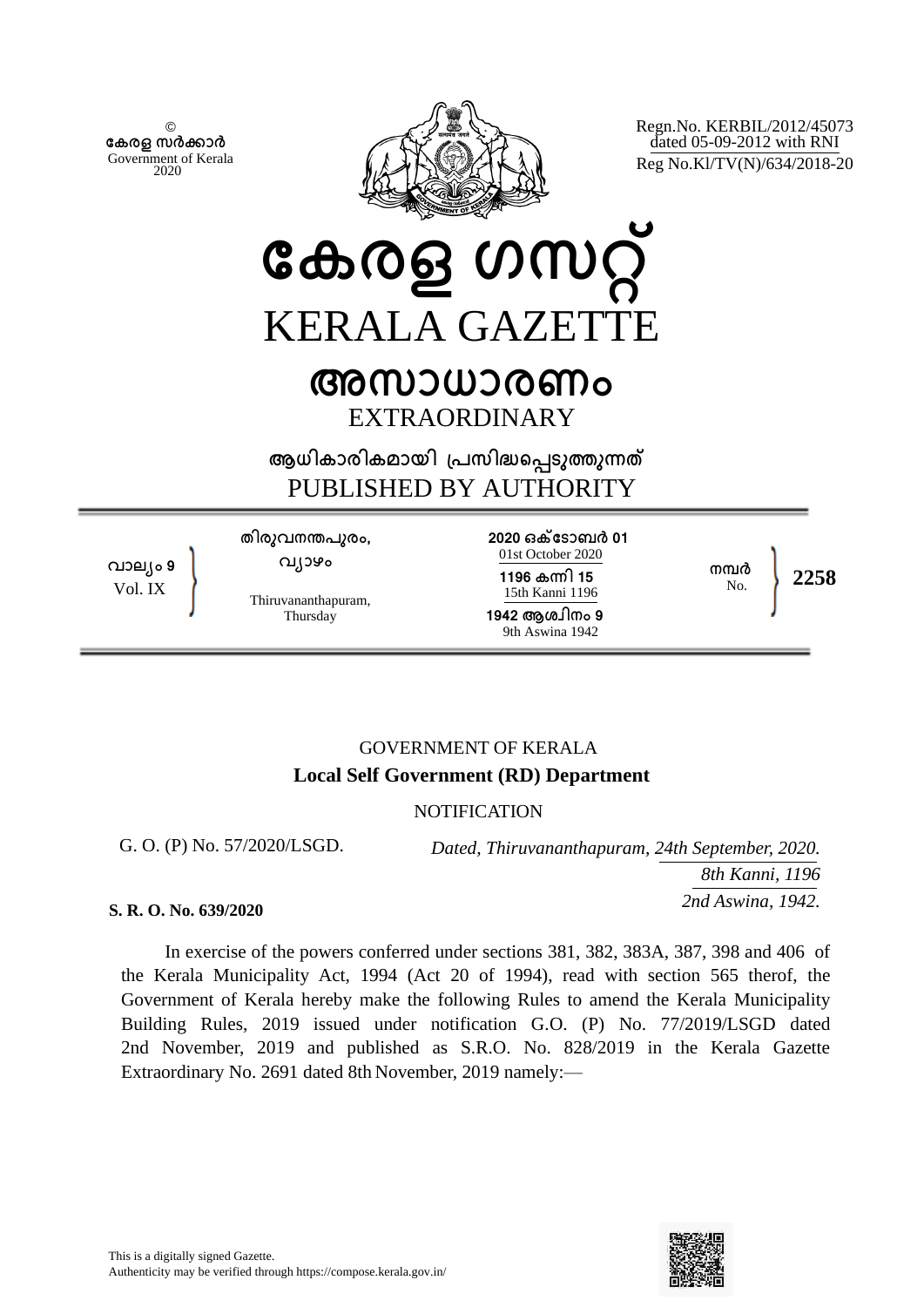#### **RULES**

1. *Short title and commencement*.—(1) These Rules may be called the Kerala Municipality Building (Amendment) Rules, 2020.

(2) They shall come into force at once.

- 2. *Amendment of the Rules*.— In the Kerala Municipality Building Rules, 2019,—
	- (1) In rule 2, in sub-rule  $(1)$ ,
		- (a) in item (j), for the word "multiplexes", the words "multiplex complexes" shall be substituted;
		- (b) in clause (l), for the figures and words "75 centimetres", the figures and words "120 centimeters from the highest proposed ground level" shall be substituted;
		- (c) in clause (n) the words "swimming pools, ponds" shall be omitted;
		- (d) in item (q), for the words, figures and brackets "under sub-rule (5) of rule 3", the words, figures and brackets "under sub-rule (6) of rule 3 of the Kerala Panchayat Building Rules, 2019" shall be substituted;
		- (e) for clause (ar), the following clause shall be substituted namely:—

"(ar) 'floor space index (F.S.I.)' means the quotient obtained by dividing the total floor area by the area of the plot (This word is synonymous with FAR).

$$
F.S.I = \frac{\text{Total floor area'}}{\text{Plot area}};
$$

(f) after clause (aq), the following clause shall be inserted, namely:—

"(aqa) 'total floor area' means the built-up area of a building excluding the following, namely:—

- (i) Towers, turrets, domes etc. projecting above the terrace;
- (ii) Fifty per cent of the area in the case of verandahs and balconies with at least one of its sides open (other than parapets) to exterior or interior open spaces;
- (iii) Open platforms and terraces at ground floor and porches;
- (iv) Plinth offsets (if the offset does not exceed 5cm) and projection of columns;

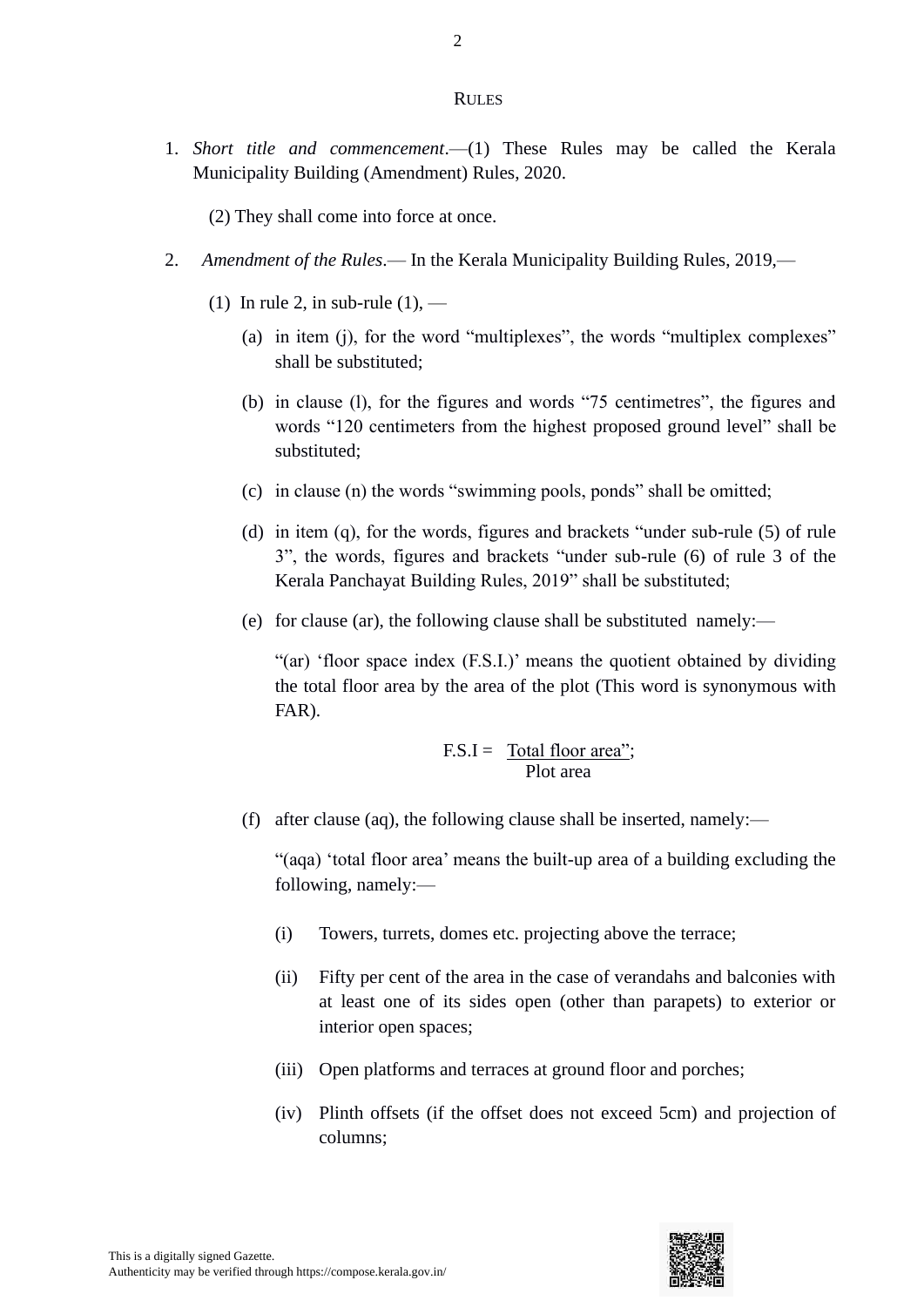- (v) Vertical sun breakers or box louvers, architectural bands, cornices etc.
- (vi) Area of loft, mandatory area used for parking of vehicles within a building, area of electrical room, pump rooms, gas banks, battery rooms for solar plants, room for air-conditioning plant, generator room, internal sanitary shafts, air conditioning ducts. However, area occupied by lift shall be included in any one floor.
- (g) after clause (br), the following clause shall be inserted, namely:—

 "(bra) 'notified road' means any road notified by the Corporation/ Municipality or Government;

- (h) in item (cc), after the words "Persons with disability" the words and symbols "/Differently-abled" shall be added;
- (i) after item (ch), the following shall be added, namely:—

 "(cha) 'Podium' means a horizontal projection (platform) extending beyond building on one or more sides up to a limit of sixteen meters from the average ground level.

(j) in item (cv), the words "central line or" shall be omitted;

(2) In rule 3 (a) after clause (c) of sub-rule (4) the following clauses shall be inserted, namely:—

"(d) the Government shall grant additional FSI or any other incentive by way of relaxation in these rules as deem fit for programs, schemes and projects meant for slum improvement and redevelopment projects, affordable housing for weaker section and poor, market redevelopment and relocation, construction of public infrastructure like road, water supply, sewage and effluent treatment, waste management, open spaces and greening, conservation measures, climate change mitigation, renewable energy, municipal common civic infrastructure, public transport including multilevel parking structures, rainwater harvesting, disaster management etc."

(e) in case of road widening and/or creation of any facility as prescribed in clause (d) above in accordance with any published / sanctioned District Town Planning Scheme or master plan, or under any programme of Government or local body, the FSI permissible for abutting plots shall be based on the size of the plot without deducting the area required for such road widening or creation of any public facility. The restrictions related to number of floors, coverage and height shall be waived in such case in order to avail the full FSI available on the original plot size."

*Note*:—The entitlement for full FSI utilization shall be available only for those plots, part of which is acquired or reserved or surrendered for creation of public facilities.

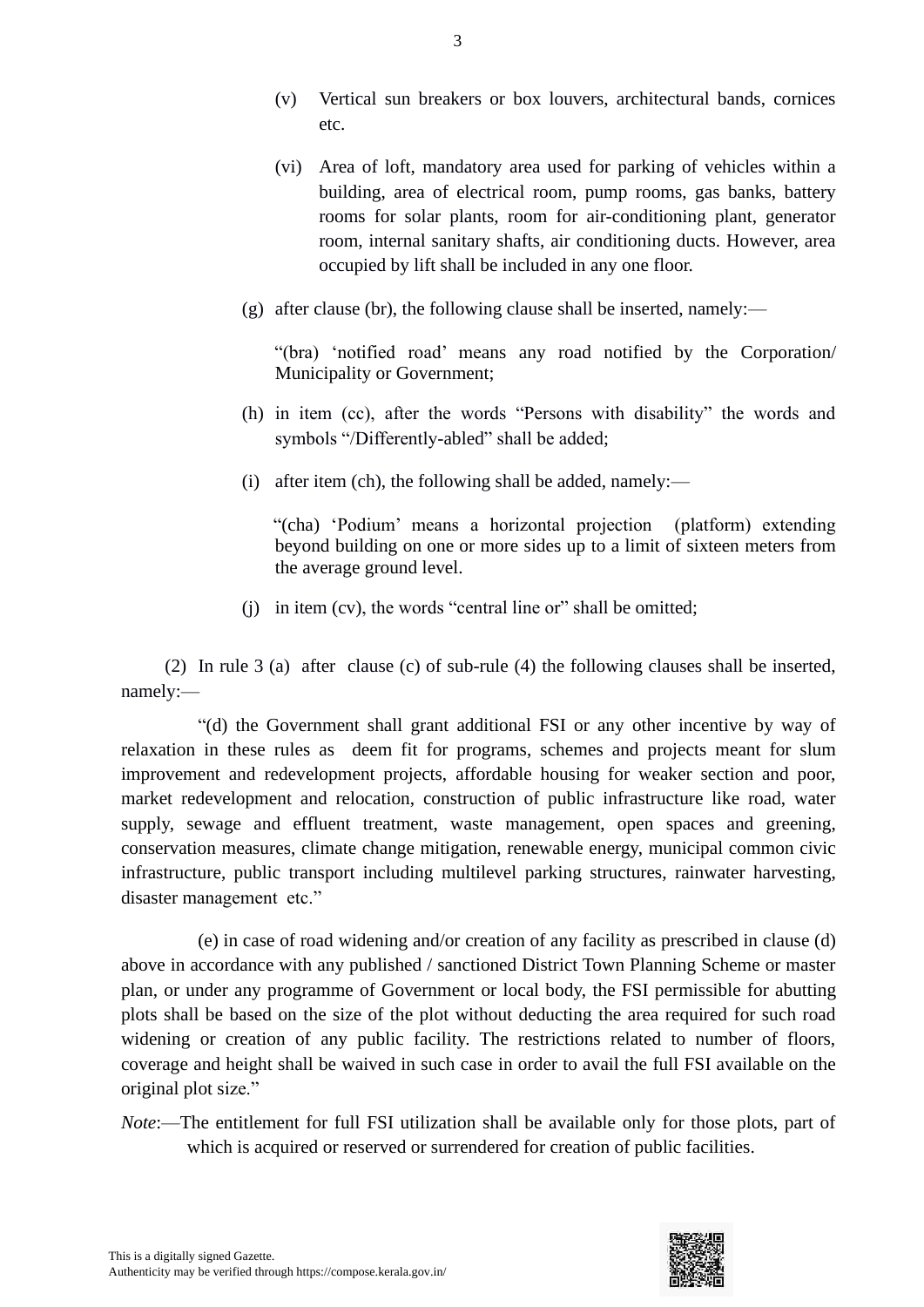#### $(3)$  In rule 5,—

- (a) in sub-rule (1), in clause (b), for the word "duplicate", the word "triplicate" shall be substituted;
- (b) in sub-rule (4), under the table,—
	- (i) in Sl.No.12 after the words "and subsequent amendments", the words and figures "Provisions regarding the height of the building as specified in the National Building Code of India 2016 shall not apply to multiplex complexes" shall be added;
	- (ii) against Sl.No.13, under the heading Officer/authority after the words "Fire Station", the words "for information" shall be inserted;
	- (iii) in the third proviso, after the words "relevant Acts", the words "Rules" shall be added;
	- (iv) in the fourth proviso, the words "Provided that the provisions regarding the height of building as specified in the National Building Code of India 2016 shall not apply to multiplexes" shall be omitted;
- $(c)$  In sub-rule  $(5)$ ,—
	- (a) in clause (1), after the word, letter and symbol "Group H : Storage", the word, letter and symbols "Group J: Multiplex Complex" shall be inserted;
	- (b) In clause (2), in the proviso, for the words "completion certificate", the words "occupancy certificate" shall be substituted;
- (4) In rule 8, after item (xi), the following items shall be inserted, namely:—
	- (xii) Livestock building for keeping not more than 20 cows, 50 goats and poultry farms for keeping not more than 1000 birds. For these constructions, 1.5 metre clear open space shall be provided all around the building/structure. Biogas plant or gober gas plant shall be provided for these constructions.
	- (xiii) Mechanical Parking Structures; For height of the structure up to 10 metres, it shall be provided with minimum 1 metre open space all around the structure. For height exceeding 10 metres, it shall be provided with minimum 1.5 metre open space all around the structure;
	- (xiv) Electric Vehicle battery charging stations";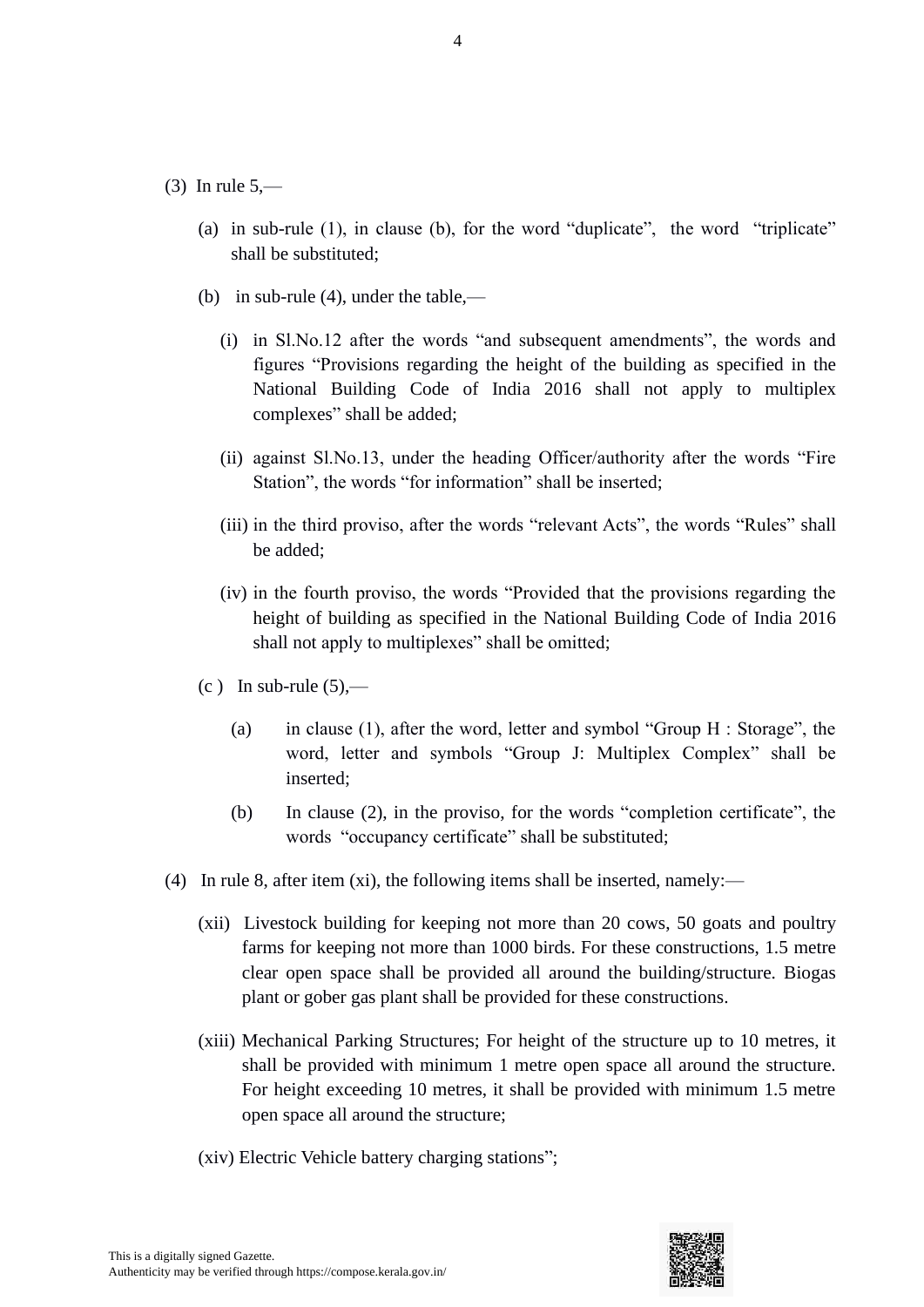- (5) In rule 13, Proviso shall be omitted;
- (6) in rule 17, after sub-rule (19), the following sub-rule shall be added, namely:—

"(20) The owner shall engage a licensee as per these rules. If the owner wishes to change the licensee before obtaining occupancy certificate, it shall be intimated to the Secretary in writing. Otherwise, the licensee who had certified the plans submitted for obtaining permit shall be deemed as the licensee for the proposed construction."

(7) in Rule 18, in sub-rule (7), for the words "issuing", the words "furnishing" shall be substituted;

(8) in Rule 20,—

(a) in sub-rule (2), for the words, "signed by the Secretary", the words "certified by the Secretary" shall be substituted;

- (b) in sub-rule  $(3)$ ,—
	- (i) after the word, letter and figure "Appendix F2", the words "along with a copy of the plans duly certified by the Secretary" shall be inserted;
	- (ii) in the first proviso, for the words, figure and brackets "sub-rule (5)" the words, figure and bracket "sub-rule (6) " shall be substituted;
	- (iii) after the first proviso the following proviso shall be inserted, namely:—

"Provided further that if any road widening project or public facilities project is taken up by any public agency after the building permit is issued and before the completion of the building as per the provisions of the Detailed Town Planning Scheme/Master plan or otherwise, the deficiency in setback due to the road widening shall not be treated as a violation of these rules and occupancy certificate shall be issued."

> (iv) after the words, deemed occupancy certificate, the following shall be added, namely:—

"such deemed occupancy certificate shall be accepted by all the public authorities as proof of completion of the building in compliance to these rules and the municipality shall accept building tax from such date of having the occupancy certificate deemed."

(9) in rule 23, for the words, "Prohibition for constructions abutting public roads", the words and symbols "Prohibition for constructions abutting public roads/streets" shall be substituted;

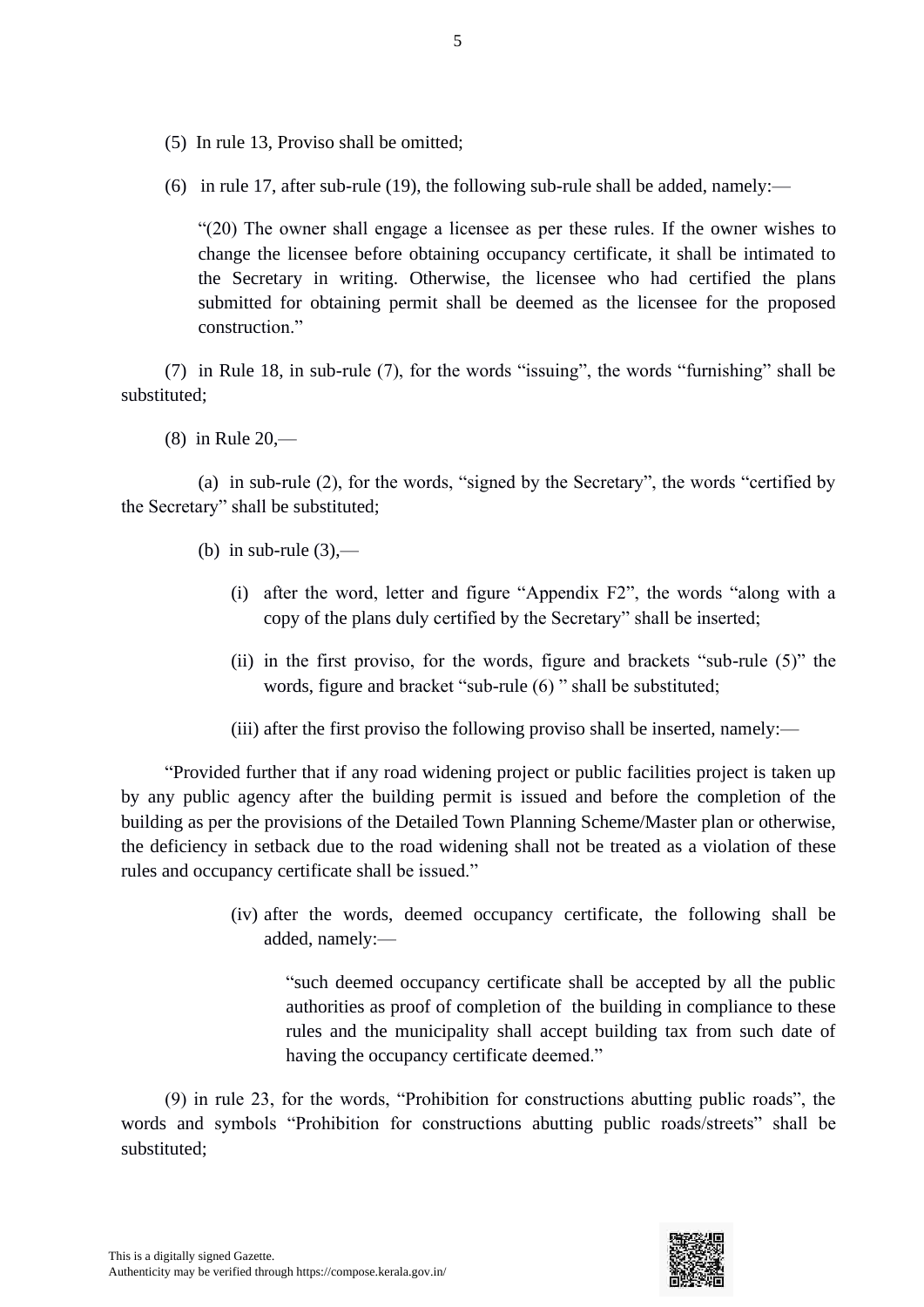(10) In rule 25,—

(a) sub-rule (1) shall be substituted with the following, namely:—

"(1) All buildings existing or hereinafter proposed shall be classified, in one of the following occupancies, according to the use or character of occupancy, namely:—

|                         | Group $A1$ | Residential                            |
|-------------------------|------------|----------------------------------------|
|                         | Group A2   | Lodging Houses and special residential |
| $\mathbf N$<br>$\Omega$ | Group B    | Educational                            |
| n                       | Group C    | Medical/Hospital                       |
| r                       | Group D    | Assembly                               |
| e                       | Group E    | Office                                 |
| S<br>$\mathbf{i}$       | Group F    | Mercantile/Commercial                  |
| d<br>e                  | Group G1   | Industrial I                           |
| n                       | Group G2   | Industrial II                          |
| t<br>$\mathbf{i}$       | Group H    | Storage                                |
| a                       | Group I    | Hazardous                              |
|                         | Group J    | <b>Multiplex Complex</b>               |
|                         |            |                                        |

- (b) in sub-rule  $(2)$ ,—
	- (i) in clause (a), the word and symbol ", libraries" shall be omitted;
	- (ii) in clause (e), the proviso shall be omitted;
	- (iii) for the note under clause  $(g)$ , the following note shall be substituted, namely;—

"*Note*:—Any building with not more than 200 sq.metres built up area accommodating the uses under Group C, D and E and with not more than 300 sq. metres built up area accommodating the uses under Group H shall be included in Group F ";

- (iv) in the note under clause (h)—
	- (a) for the word and figures "30 birds", the word and figures "1000 birds" shall be substituted;
	- (b) after the word, figure and symbol "6 animals,", the words, figures and symbols " 20 cows or 50 goats," shall be added;

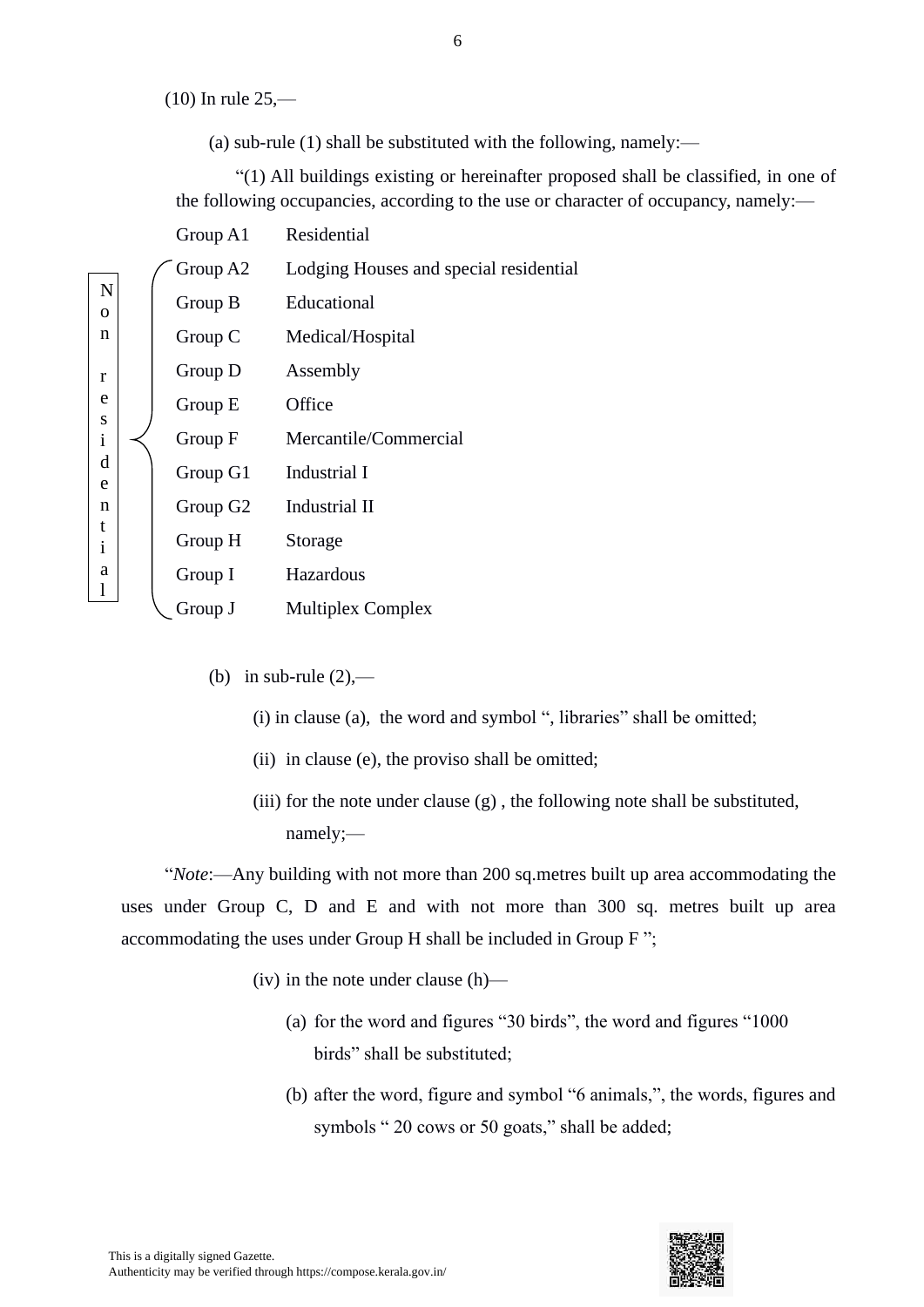- (c) for the words and figures "700 square meters" the words and figures "1000 square meters" shall be substituted.
- (v) in the note (2) under clause (i) for the words and figures "700 square metres" the words and figures "1000 square meters" shall be substituted;
- (vi) in clause (j), after the words "any building or part thereof" the words "exceeding 300 square metres of built up area" shall be added;
- (vii) in clause (l), for the words "habitable areas like hotels and service apartments", the words "habitable areas like service apartments" shall be substituted;
- (viii) in clause (l), after the words and figures "shall not exceed 50 m" the words and figures "The height restriction of 30 meters for buildings for the same purpose under "Assembly Category" as specified in National Building Code of India, 2016 and subsequent amendments shall not be applicable for buildings under this occupancy group. The fire and Rescue norms/standards as decided by Fire and Rescue Department shall be applicable for the height beyond 30 meters" shall be inserted;
- (11) In rule  $26$ 
	- (a) in sub-rule  $4,$ 
		- (i) after the words "as per the Table 4", the following shall be added, namely:—

"and if the yards stipulated in Table 4 cannot be maintained laterally throughout due to the peculiar shape of the plot, yards as per Table 4A shall be provided for every building up to 10 metres in height";

(ii) for Table 4, the following table shall be substituted, namely:—

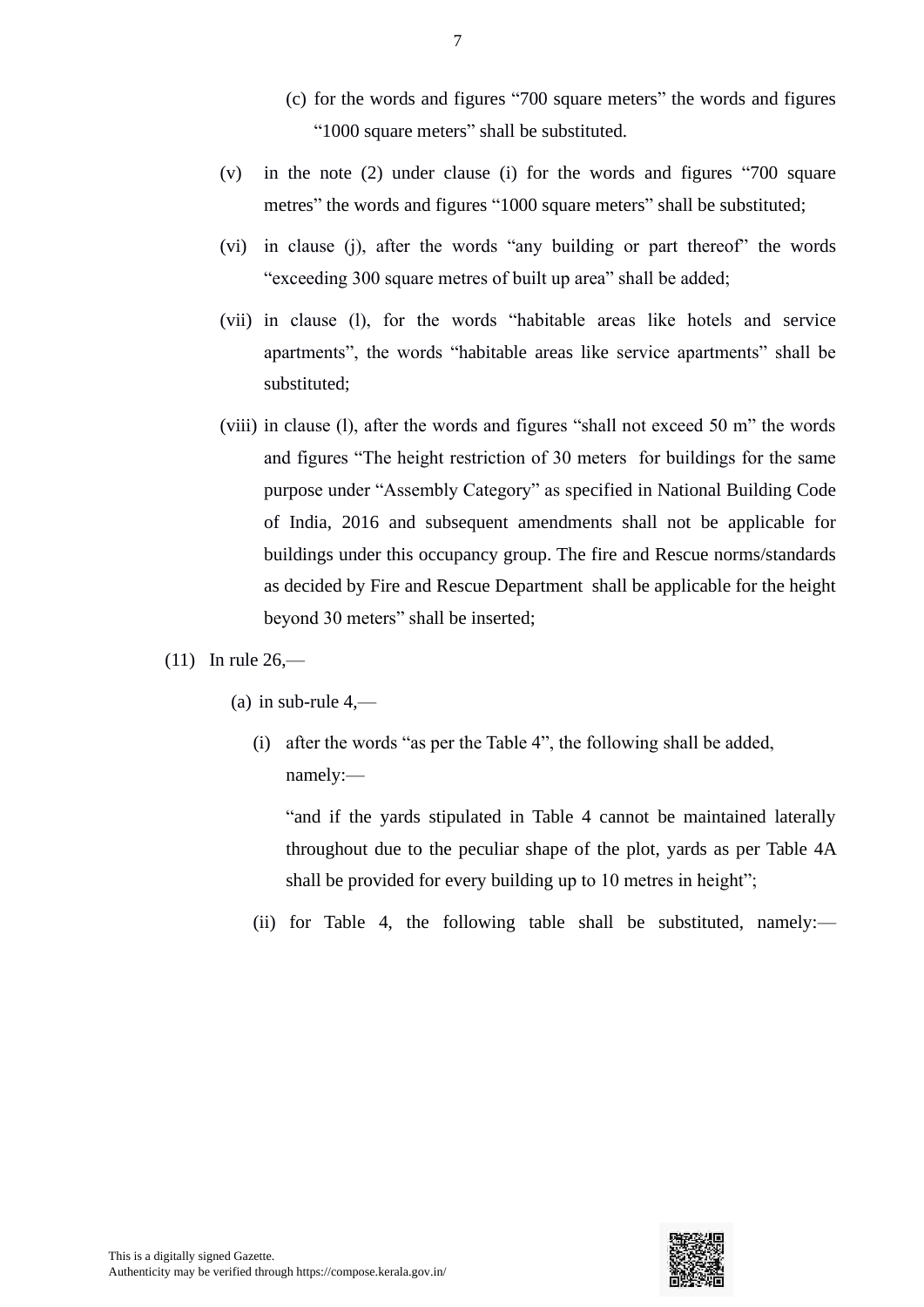|                               | YARDS FOR BUILDINGS UNDER DIFFERENT OCCUPANCIES                                                           |                                                                                                         |                               |                                                                                       |                          |                          |                       |                                                      |                                              |                                                    |                 |                                            |           |         |
|-------------------------------|-----------------------------------------------------------------------------------------------------------|---------------------------------------------------------------------------------------------------------|-------------------------------|---------------------------------------------------------------------------------------|--------------------------|--------------------------|-----------------------|------------------------------------------------------|----------------------------------------------|----------------------------------------------------|-----------------|--------------------------------------------|-----------|---------|
| Yards                         | <b>Buildings</b><br>in Group<br>A1 & A2<br>of any<br>built up                                             | <b>Building</b><br>in small<br>plots under<br>Group A1<br>and F<br>(built up)                           |                               | <b>Buildings in Group</b><br>B, C & E of built up<br>area exceeding 200<br>sq. metres |                          | Group D                  |                       |                                                      | Group G1                                     |                                                    |                 | <b>Buildings</b><br>in Group<br>H of built |           |         |
|                               | area and<br><b>Buildings</b><br>in Group F<br>with built<br>up area not<br>exceeding<br>200 sq.<br>metres | area not<br>exceeding<br>$200$ sq.<br>metres and<br>plot area<br>not<br>exceeding<br>125 sq.<br>metres) | $200 -$<br>$500$ sq<br>meters | Above 500<br>sq.metres                                                                | $200 - 500$<br>sq.metres | $500 - 800$<br>sq.metres | Above800<br>sq.metres | built up<br>area<br>exceeding<br>$200$ sq.<br>metres | built up<br>area<br>upto200<br>sq.<br>metres | built up<br>area<br>exceeding<br>200 sq.<br>metres | Gro<br>up<br>G2 | up area<br>exceeding<br>300 sq.<br>metres  | Group $I$ | Group J |
| (1)                           | (2)                                                                                                       | (3)                                                                                                     | (4)                           | (5)                                                                                   | (6)                      | (7)                      | (8)                   | (9)                                                  | (10)                                         | (11)                                               | (12)            | (13)                                       | (14)      | (15)    |
| Front<br>(in<br>metre)        | 3                                                                                                         | 1.8                                                                                                     | 5                             | 6                                                                                     | 6                        | 7.5                      | 10.5                  | 3                                                    | 3                                            | 3                                                  | 5               | 6                                          | 7.5       | 10.5    |
| Rear<br>(in<br>metre)         | 1.5                                                                                                       | $\mathbf{1}$                                                                                            | $\mathbf{2}$                  | $\overline{c}$                                                                        | $\mathbf{2}$             | 3                        | 3                     | 1.5                                                  | $\overline{2}$                               | 3                                                  | 5               | 3                                          | 7.5       | 5       |
| <b>Sides</b><br>(in<br>metre) |                                                                                                           | 0.6                                                                                                     | $\overline{2}$                | $\mathbf{2}$                                                                          | $\overline{2}$           | $\overline{4}$           | 5                     |                                                      | $\mathbf{2}$                                 | 3                                                  | 3               | $\mathfrak{2}$                             | $7.5$     | 5       |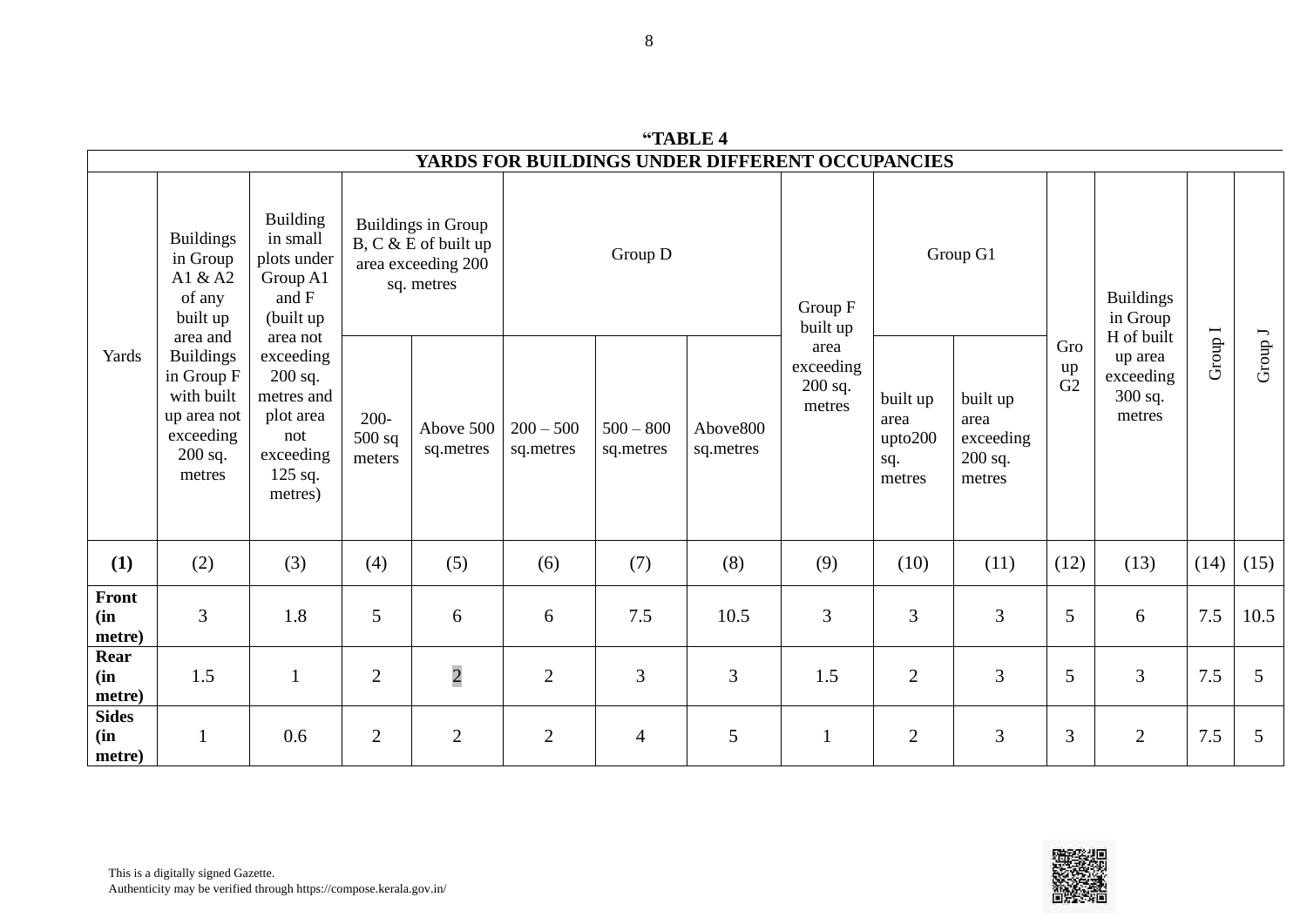| A RL E |
|--------|
|--------|

#### **MINIMUM AND AVERAGE YARDS FOR BUILDINGS UNDER DIFFERENT OCCUPANCIES**

| Yards                                     | <b>Buildings</b><br>in Group<br>A1 & A2<br>of any<br>built up<br>area and<br><b>Buildings</b><br>in Group<br>F with | Building in<br>small plots<br>under Group<br>A1 and $F$<br>(built up area<br>not exceeding<br>200 sq. metres<br>and plot area<br>not exceeding<br>125 sq.<br>metres) |                                    | Buildings in<br>Group B, C $&$<br>E of built up<br>area exceeding<br>200 sq. metres |                             | Group D                         |                               | Group F<br>built up<br>area<br>exceeding<br>200 sq.<br>metres | Group G1                                        |                                                        | Group<br>G2 | <b>Buildings</b><br>in Group H<br>of built up<br>area<br>exceeding<br>300 sq. | Group I                  | Group J |
|-------------------------------------------|---------------------------------------------------------------------------------------------------------------------|----------------------------------------------------------------------------------------------------------------------------------------------------------------------|------------------------------------|-------------------------------------------------------------------------------------|-----------------------------|---------------------------------|-------------------------------|---------------------------------------------------------------|-------------------------------------------------|--------------------------------------------------------|-------------|-------------------------------------------------------------------------------|--------------------------|---------|
|                                           | built up<br>area not<br>exceeding<br>$200$ sq.<br>metres                                                            |                                                                                                                                                                      | $200 -$<br>500<br>sq<br>meter<br>S | Above<br>500<br>sq.met<br>res                                                       | 200<br>500<br>sq.m<br>etres | $500 -$<br>800<br>sq.metr<br>es | Above<br>800<br>sq.met<br>res |                                                               | built<br>up area<br>upto<br>$200$ sq.<br>metres | built up<br>area<br>exceedi<br>ng 200<br>sq.<br>metres |             | metres                                                                        |                          |         |
| (1)                                       | (2)                                                                                                                 | (3)                                                                                                                                                                  | (4)                                | (5)                                                                                 | (6)                         | (7)                             | (8)                           | (9)                                                           | (10)                                            | (11)                                                   | (12)        | (13)                                                                          | (14)                     | (15)    |
| Front<br>Average<br>(in<br>metre)         | 3                                                                                                                   | 1.8                                                                                                                                                                  | 5                                  | 6                                                                                   | 6                           | 7.5                             | 10.5                          |                                                               |                                                 |                                                        |             | 6                                                                             |                          |         |
| Front<br><b>Minimum</b><br>(in)<br>metre) | 1.8                                                                                                                 | 1.2                                                                                                                                                                  | 3                                  | 4.5                                                                                 | 4.5                         | 5                               | 6                             |                                                               |                                                 |                                                        |             | 4.5                                                                           | $\overline{\phantom{0}}$ |         |
| Rear<br>Average<br>(in<br>metre)          | 1.5                                                                                                                 | $\mathbf{1}$                                                                                                                                                         | $\overline{2}$                     | $\overline{3}$                                                                      | $\overline{2}$              | 3                               | 3                             |                                                               |                                                 |                                                        |             | 3                                                                             |                          |         |

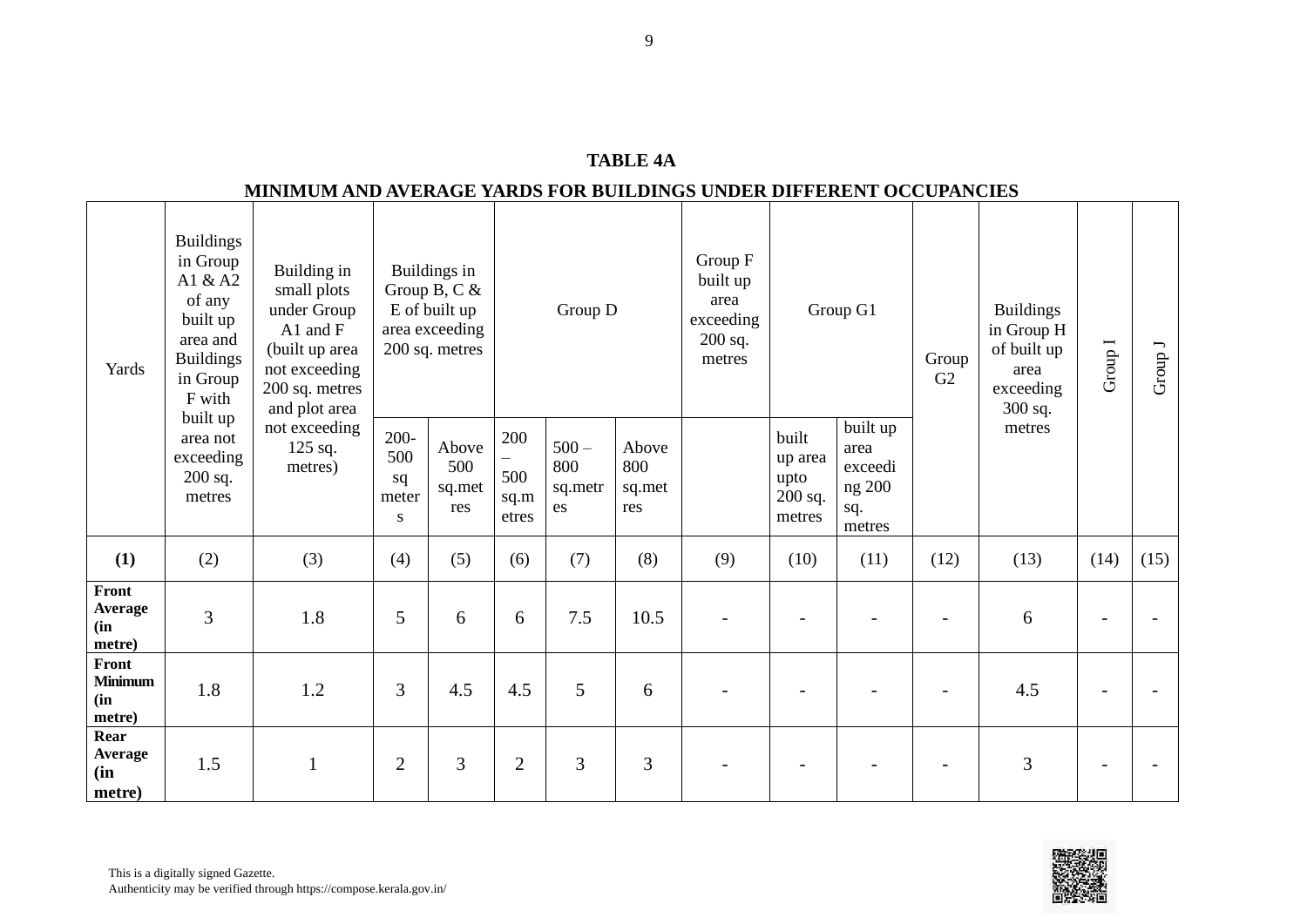| (1)                                            | (2) | (3)       | (4) | (5)            | (6)            | (7) | (8)           | (9)                      | (10)                     | (11)                     | (12)                     | (13) | (14)                     | (15) |
|------------------------------------------------|-----|-----------|-----|----------------|----------------|-----|---------------|--------------------------|--------------------------|--------------------------|--------------------------|------|--------------------------|------|
| Rear<br><b>Minimum</b><br>(in<br>metre)        |     | 0.5       | 1.5 | 1.5            | 1.5            | 1.5 | 1.5           | $\overline{\phantom{a}}$ | $\overline{\phantom{0}}$ |                          | $\overline{\phantom{0}}$ | 1.5  | $\overline{\phantom{0}}$ |      |
| <b>Side</b><br>Average<br>(in<br>metre)        | NA  | <b>NA</b> | 2   | $\overline{2}$ | $\overline{2}$ | 4   | $\mathcal{L}$ | $\overline{\phantom{0}}$ | $\overline{\phantom{0}}$ | $\overline{\phantom{0}}$ | $\overline{\phantom{0}}$ | ∍    | $\overline{\phantom{0}}$ |      |
| <b>Side</b><br><b>Minimum</b><br>(in<br>metre) |     | 0.6       | 1.5 | 1.5            | 1.5            | 1.5 | 1.5           | $\overline{\phantom{a}}$ | $\overline{\phantom{0}}$ |                          | $\overline{\phantom{0}}$ | 1.5  | $\overline{\phantom{0}}$ |      |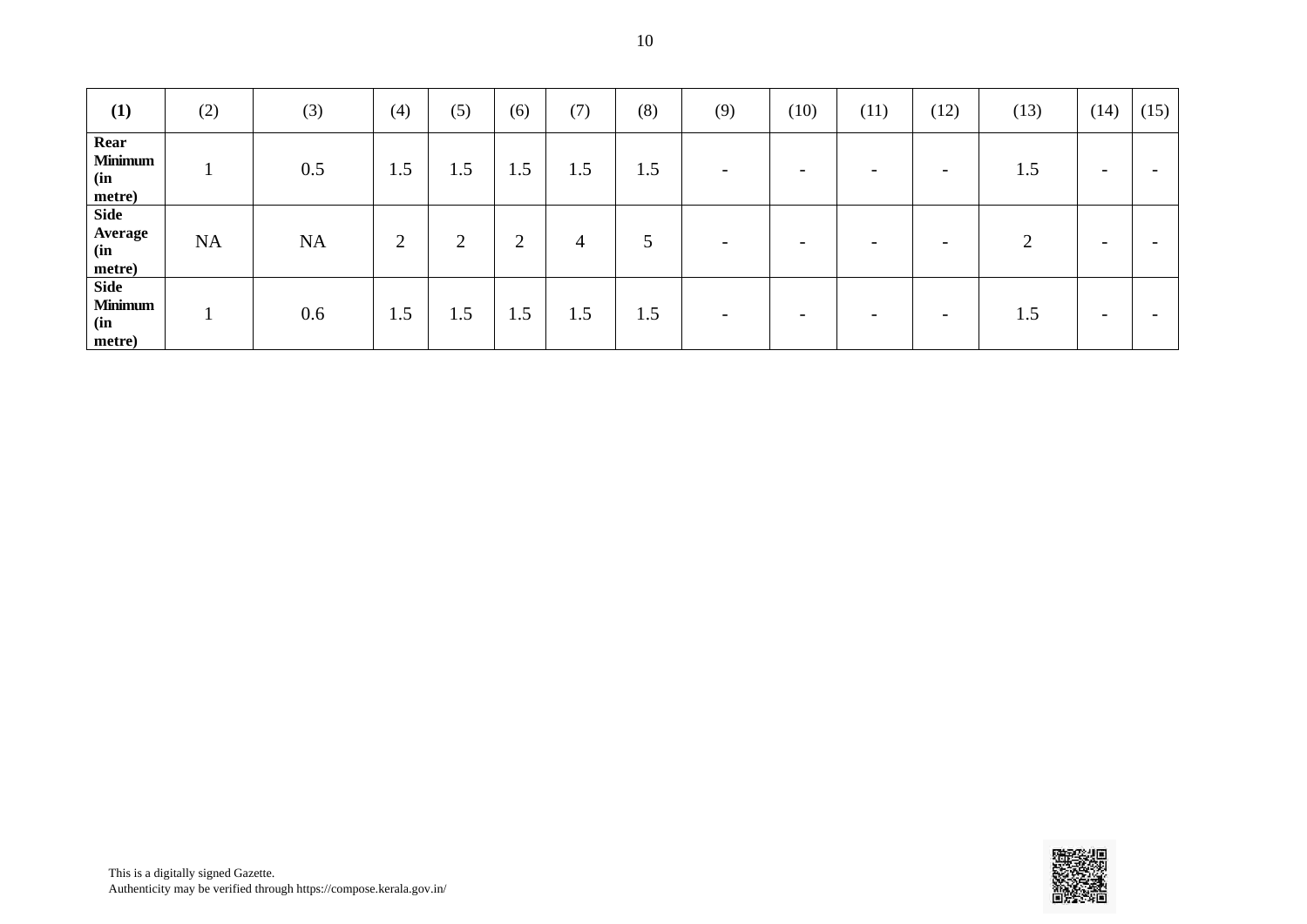(iii) the first proviso the following proviso shall be substituted, namely:—

"Provided that for single family residential buildings in plots abutting un-notified road with width less than 6 metres, the front yard shall not be less than 2 meters.";

"*Note*:—Average yard shall be calculated based on the area of the yard between the building and plot boundary.";

- (iv) in the second proviso after the word "in Table 4", the words " and 4A shall be added
- (v) after the second proviso, the following proviso shall be inserted namely:—

" Provided further that for buildings on podium, the minimum yards corresponding to the height of the building including podium can be given at two levels, i.e. one at the ground level and the other at the topmost level of the podium. For buildings upto 16 metres height, the height of podium shall be limited to 10 metres from ground level and in such cases, the minimum yards as per these rules for the height of podium shall be given at the ground level subject to a minimum of 2.5 metres. For buildings having more than 16 metres height, the height of podium shall be limited to 16 metres from ground level and in such cases, the minimum yards as per these rules for the height of podium shall be given at the ground level subject to a minimum of 3.5 metres."



- (ii) after the fourth proviso, the following note shall be added "Note Average yard shall be calculated based on the area of the yard between the building and plot boundary";
- (iii)in fifth proviso, for the words "upto two floors" the words and figures" with height of building up to 7 metres above ground level" shall be substituted
- (12) In rule 27,--
	- (a)in sub-rule (1), for the words and symbols

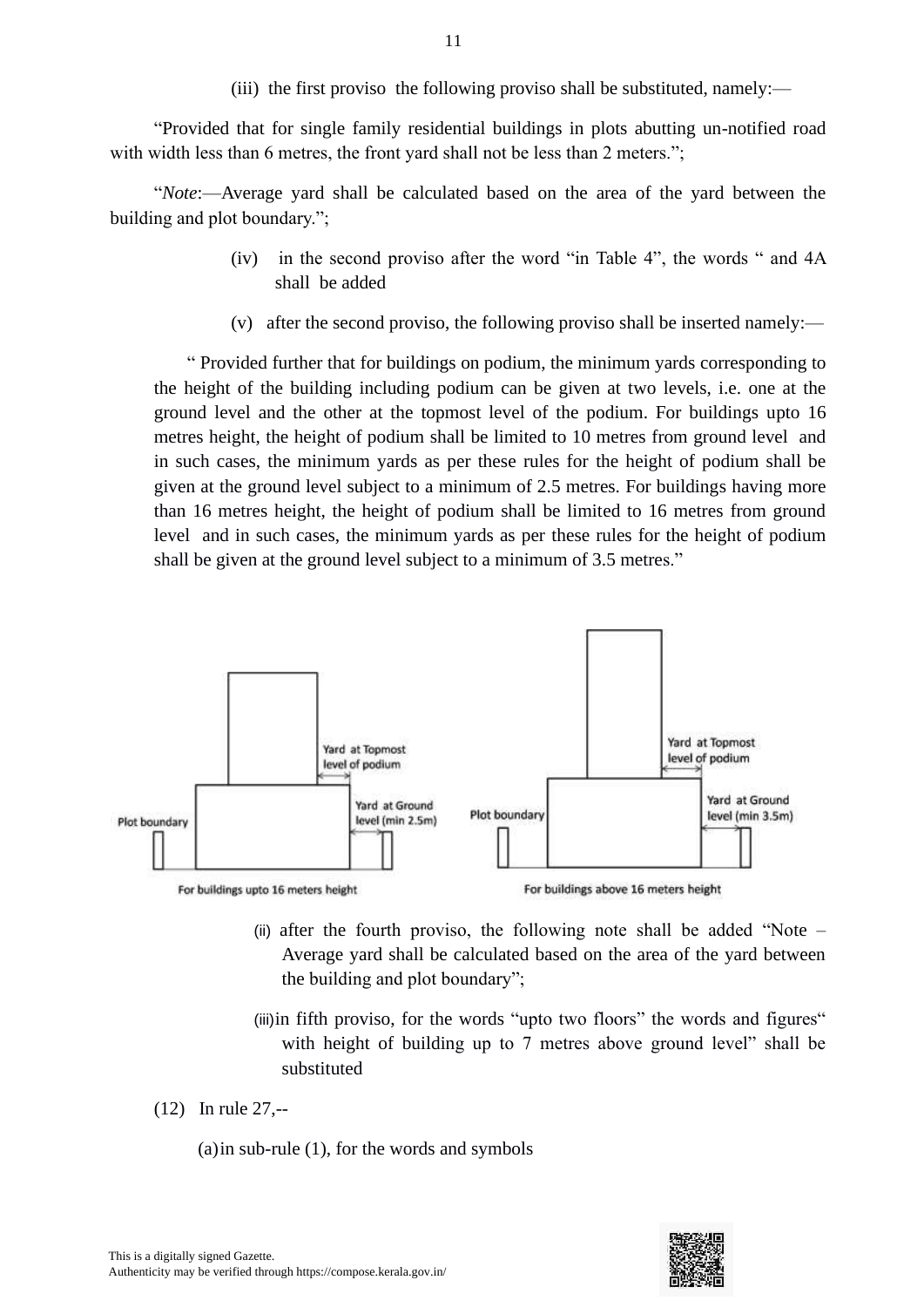$_{\alpha}$ F. S. I =  $\frac{\text{Total builtup area on all floors}}{\text{Plot area}}$ , the words and symbols

 $F.S.I = \frac{\text{Total floor area on all floors}}{\text{Plot area}},$  shall be substituted;

(b) in sub-rule  $(2)$ ,—

- (i) in Table 6, in Sl. No. 9 for the maximum permissible coverage of Industrial-II G2 occupancy, for the figure "40", the figure "60" shall be substituted;
- (ii) in clause (vii), for the words "built-up area", the words "floor area" shall be substituted;

(13) in rule 28,—

- (a) in sub-rule  $(1)$ ,—
	- (i) for the words and figures "Table 7 and 8" the words, figures and symbols "Table 7, 8 and 8A" shall be substituted;
	- (ii) for Table 7 and 8, the following tables shall be substituted, namely:—

| $Sl$ .No | Occupancy                                   | Total floor area of<br>buildings in sq. meters | Minimum width of access<br>required in meters |  |  |
|----------|---------------------------------------------|------------------------------------------------|-----------------------------------------------|--|--|
| (1)      | (2)                                         | (3)                                            | (4)                                           |  |  |
|          |                                             | Single unit upto 300:                          | No minimum                                    |  |  |
|          |                                             | Multiple unit upto 300:                        | 1.20                                          |  |  |
|          |                                             | Above $300$ upto $600$                         | 2.00                                          |  |  |
|          |                                             | Above 600 upto 1000                            | 3.00                                          |  |  |
| 1(a)     | Group A1 Occupancy with<br>total floor area | Above 1000 upto 4000                           | 3.60                                          |  |  |
|          |                                             | Above 4000 upto 8000                           | 5.00                                          |  |  |
|          |                                             | Above 8000 upto 18000                          | 6.00                                          |  |  |
|          |                                             | Above 18000 upto 24000                         | 7.00                                          |  |  |
|          |                                             | <b>Above 24000</b>                             | 10.00                                         |  |  |

(iii)**"TABLE 7** ACCESS FOR GROUP A1 OCCUPANCY

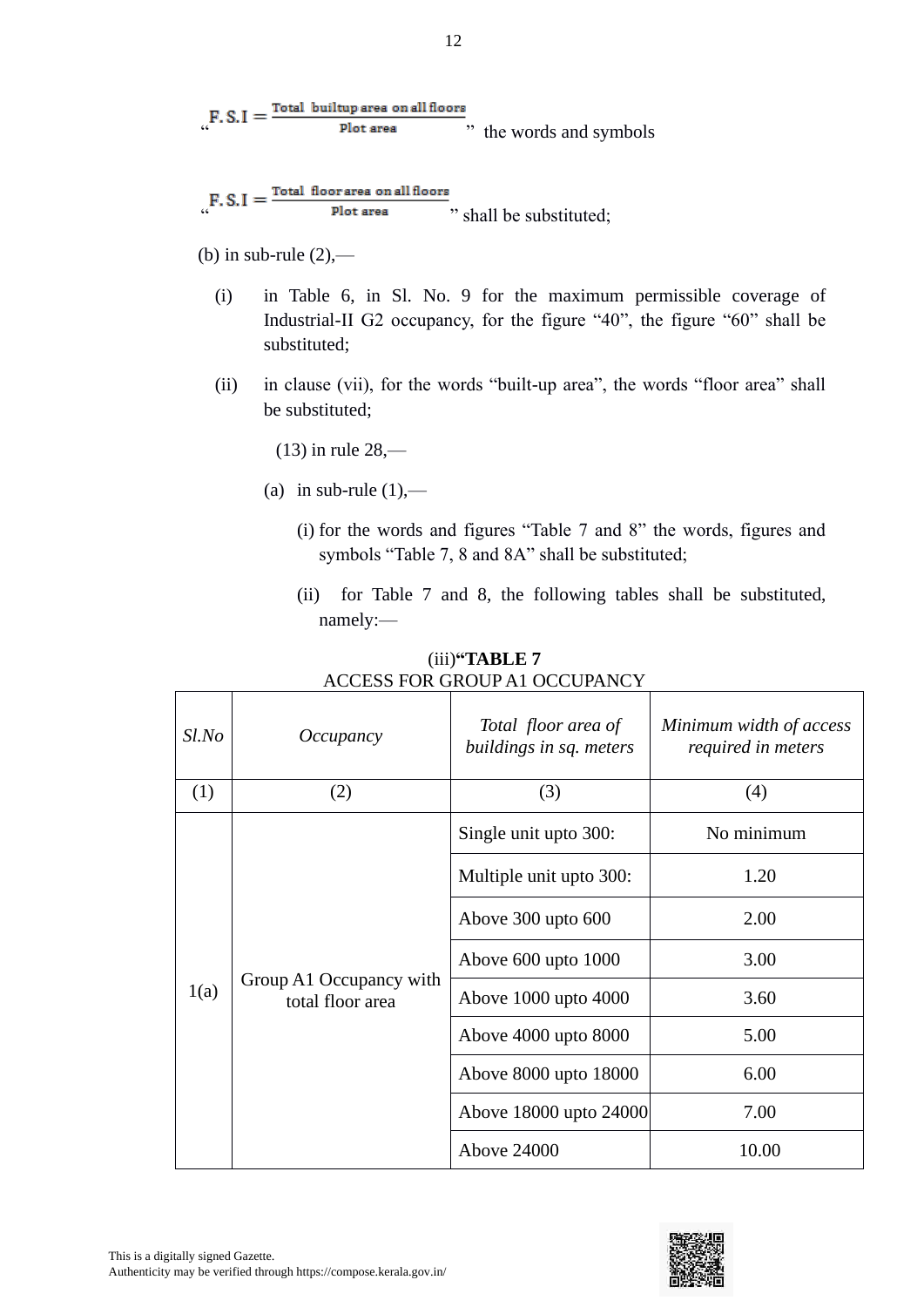| Sl.<br>No. | Occupancy    | Total floor area of buildings<br>in sq. meters | Minimum width of access<br>required in meters |
|------------|--------------|------------------------------------------------|-----------------------------------------------|
| (1)        | (2)          | (3)                                            | (4)                                           |
| 1          | A2,B,C,D,E,F | Upto $300$                                     | 1.20                                          |
|            |              | Above 300 - 1000                               | 3.00                                          |
|            |              | Above 1000 - 1500                              | 3.60                                          |
|            |              | Above $1500 - 6000$                            | 5.00                                          |
|            |              | Above 6000 - 12000                             | 6.00                                          |
|            |              | Above 12000 - 18000                            | 7.00                                          |
|            |              | <b>Above 18000</b>                             | 8.00                                          |

#### **TABLE 8 ACCESS FOR OCCUPANCY GROUPS A2,B,C,D,E,F**

TABLE 8A **ACCESS FOR OCCUPANCY GROUPS G1,G2,H,I,J**

| $Sl$ .No       | Occupancy | Total floor area of buildings in<br>sq. meters | Minimum width of access required<br><i>in meters</i> |
|----------------|-----------|------------------------------------------------|------------------------------------------------------|
| (1)            | (2)       | (3)                                            | (4)                                                  |
| $\mathbf{1}$   | G1, G2    | Upto $300$                                     | 3.00                                                 |
|                |           | Above 300 - 1500                               | 3.60                                                 |
|                |           | Above 1500 - 6000                              | 5.00                                                 |
|                |           | Above 6000                                     | 6.00                                                 |
| $\overline{2}$ | H         | Above 300                                      | 7.00                                                 |
| 3              | T         |                                                | 7.00                                                 |
| $\overline{4}$ | J         |                                                | 12.00                                                |

- (iii) sixth proviso shall be omitted;
- (iv) in the tenth proviso, for the words and figures "Table 7 and 8" the words, figures and symbols "Table 7, 8 and 8A" shall be substituted;

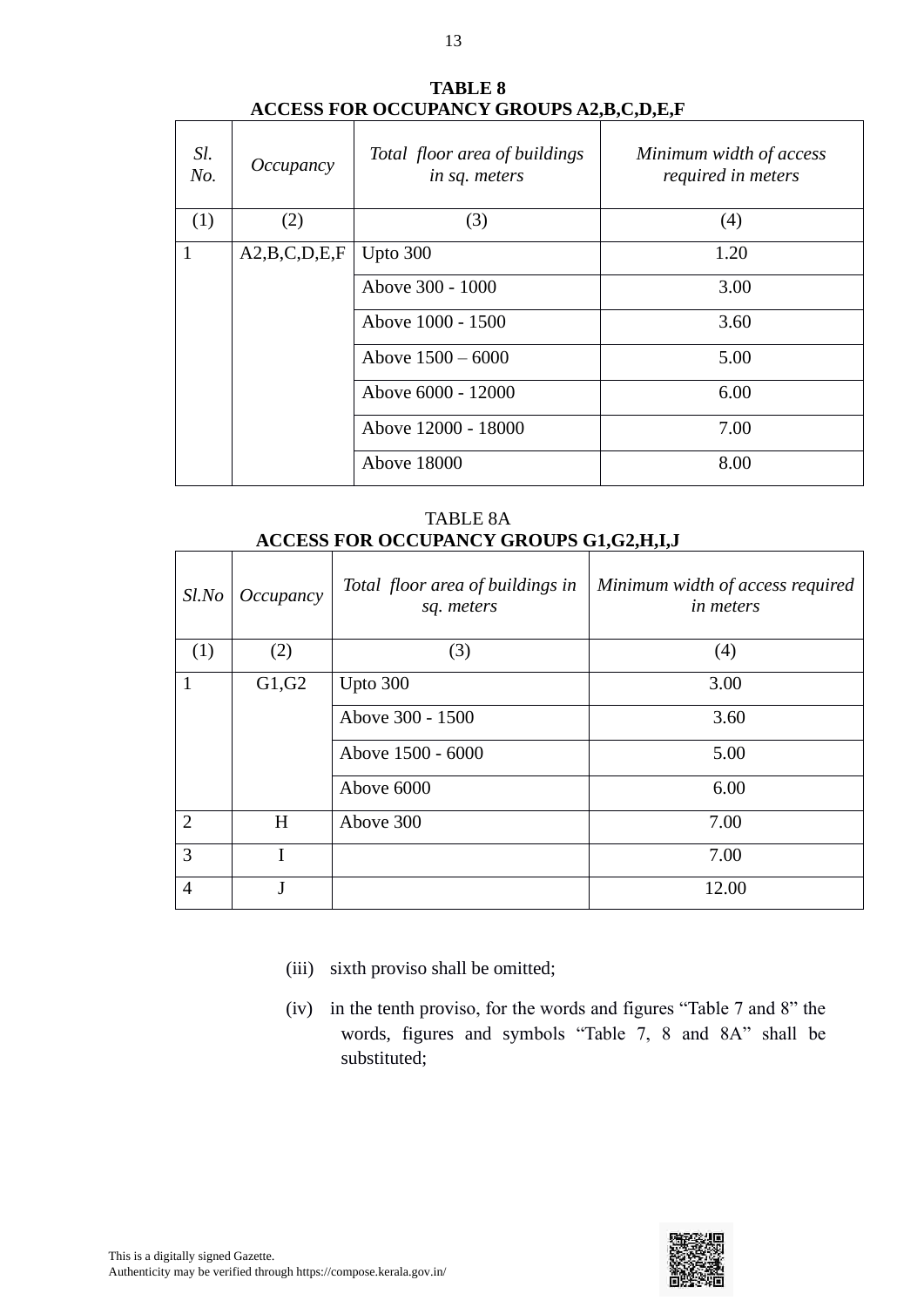(14) In rule 29,—

(a) For the sub-rule (1) the following sub rule shall be substituted namely:—

"Dimension of each off-street parking space provided for parking motor cars shall not be less than 5.5 metres x 2.7 metres. The area requirements for each off-street parking space for parking two-wheelers shall be 3 sq.metres and 1.5 sq. metres respectively ";

- (b) for Sub-rule (3) , the following sub-rule shall be substituted, namely:—
	- "(3) Parking requirement is calculated based on total floor area"

(c) for Table 9 and 10 the following tables shall be substituted , namely:—

#### **"TABLE 9 OFF-STREET PARKING SPACE FOR APARTMENTS/FLATS UNDER GROUP-A1**

| <b>Total floor area per Dwelling Unit</b> | <b>Off-street Parking Spaces at the rate of</b> |
|-------------------------------------------|-------------------------------------------------|
| Upto 75 sq. metres                        | 1 for every 3 dwelling units                    |
| Above 75 sq. metresupto 185 sq. metres    | 1 for every dwelling unit                       |
| Above 185 sq. metresupto 300 sq. metres   | 1.5 for every dwelling unit                     |
| Above 300 sq. metres                      | 2 for every dwelling unit                       |

#### **TABLE10 OFF-STREET PARKING SPACE FOR OCCUPANCIES OTHER THAN GROUP-A1**

| Sl. No | <b>Occupancy</b>                                                                                                                                                              | One parking space for every or fraction of                                                                                                                                    |
|--------|-------------------------------------------------------------------------------------------------------------------------------------------------------------------------------|-------------------------------------------------------------------------------------------------------------------------------------------------------------------------------|
| (1)    | (2)                                                                                                                                                                           | (3)                                                                                                                                                                           |
| 1      | Group A2-Lodging houses & special<br>residential                                                                                                                              | 90 sq. metres of floor area for total floor area<br>upto 1200 sq. metres and at the rate of 60 sq.<br>metres for the additional floor area in excess of<br>$1200$ sq. metres. |
| 2      | Group B-Educational<br>(i) High Schools, Higher Secondary<br>Schools, Junior Technical Schools,<br>Industrial Training Institute etc.<br>(ii) Higher educational institutions | (i) 300 sq. metres of total floor area.<br>(ii) 120 sq. metres of total floor area                                                                                            |
| 3      | Group C- Medical/Hospital                                                                                                                                                     | 90 sq. metres of total floor area                                                                                                                                             |

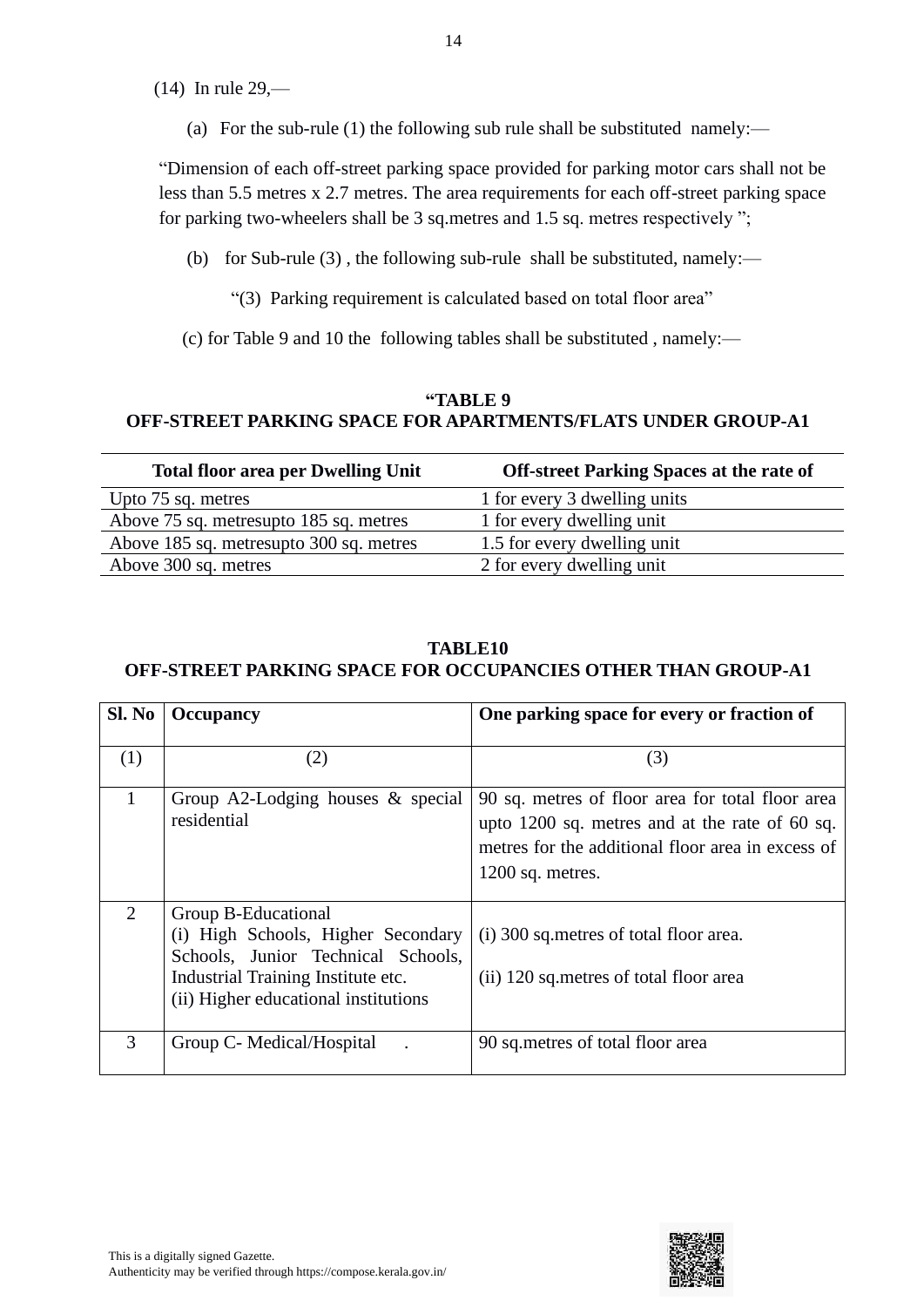| $\overline{4}$ | Group D-Assembly                                                                  | 20 sq.metres of total floor area<br>Note:-                                                                                                                                                                                                                                                                                                                                                               |
|----------------|-----------------------------------------------------------------------------------|----------------------------------------------------------------------------------------------------------------------------------------------------------------------------------------------------------------------------------------------------------------------------------------------------------------------------------------------------------------------------------------------------------|
|                |                                                                                   | (i) In the case of wedding halls and<br>community halls, for calculating the<br>floor area for the purpose of<br>parking, the floor area of either the<br>auditorium or the dining hall,<br>whichever is higher, alone need be<br>taken.<br>(ii) In the case of library, for calculating<br>the floor area for the purpose of<br>parking, the area of the stacking<br>space for books shall be excluded. |
| 5              | Group E- Office Building                                                          | 90 sq. metres of floor area for total floor area<br>upto 1200 sq. metres and at the rate of 60 sq.<br>metres for the additional floor area in excess of<br>$1200$ sq. metres.                                                                                                                                                                                                                            |
| 6              | Group F- Mercantile/ Commercial<br>building exceeding 90 sq. metres floor<br>area | 90 sq. metres of floor area for total floor area<br>upto 1200 sq. metres and at the rate of 60 sq.<br>metres for the additional floor area in excess of<br>$1200$ sq. metres.                                                                                                                                                                                                                            |
| $\overline{7}$ | Group G1- Industrial-I Building                                                   | 240 sq. metres of total floor area                                                                                                                                                                                                                                                                                                                                                                       |
| 8              | Group G2- Industrial- II Building                                                 | 240 sq. metres of total floor area                                                                                                                                                                                                                                                                                                                                                                       |
| 9              | Group H-Storage                                                                   | 240 sq. metres of total floor area                                                                                                                                                                                                                                                                                                                                                                       |
| 10             | Group J Multiplex complex                                                         | 50 sq. metres of total floor area."                                                                                                                                                                                                                                                                                                                                                                      |

- (iv) in second proviso, for the words, figures and symbols "120 sq. metres of built-up area" the words "100 sq. metres of total floor area" shall be substituted;
	- (c) in sub-rule  $(4)$ ,—
		- (i) in clause (ii), the following sentence shall be added at the end, namely:—

" But in case of A1 occupancy, if the number of parking is not more than 75 and in other occupancy the parking is not more than 25 the width of ramp for driveway for two-way direction may not be provided.";

- (ii) (in clause (iii) for the words and figures "4.5 metres" the words and figure "4.0 metres" shall be substituted.
- (iii) clause (vi) shall be omitted;

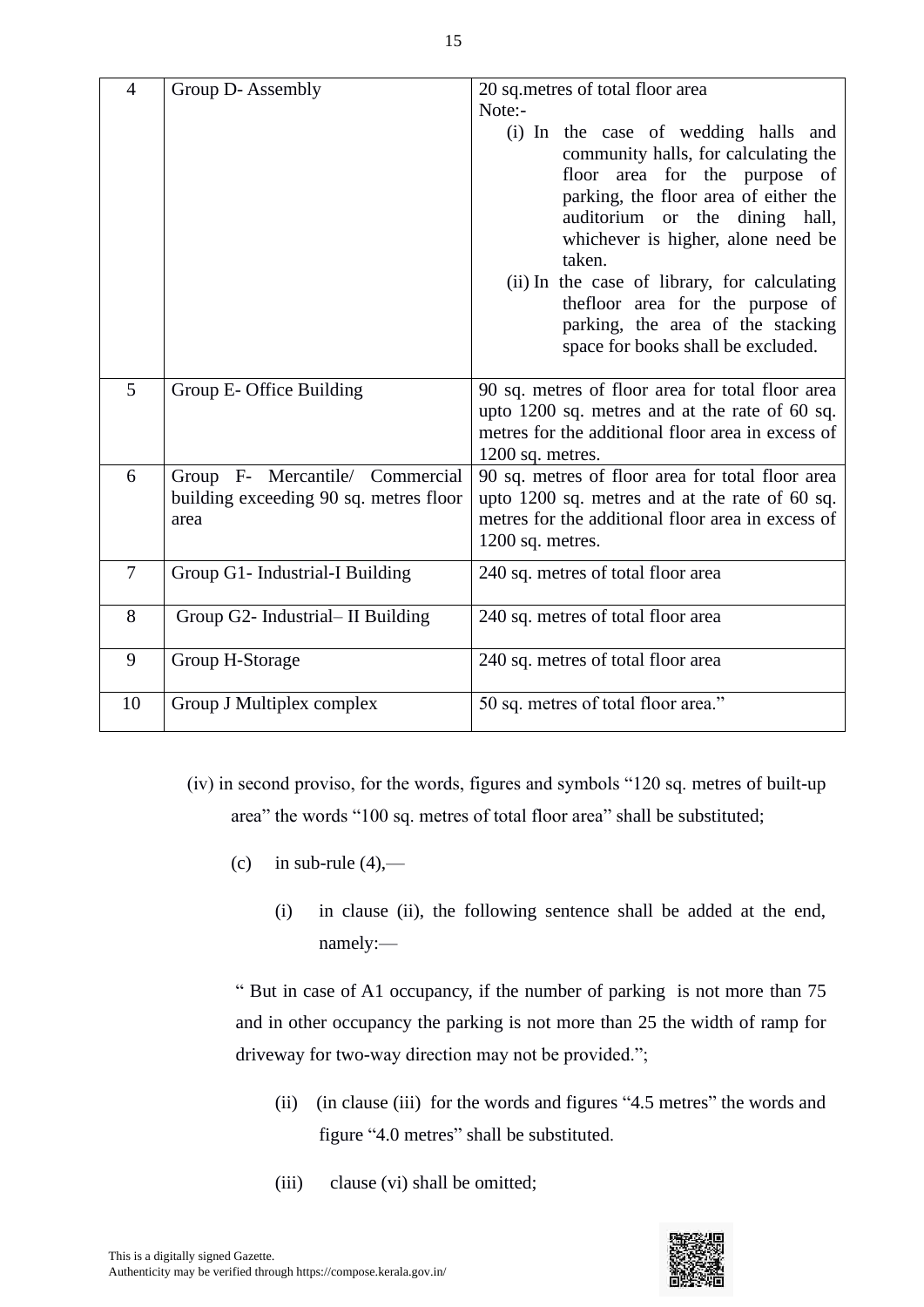- (d) in sub-rule (7), for the words and symbols "built-up area", the words "total floor area" shall be substituted;
- (e) after sub-rule (11) the following sub rule shall be inserted, namely:—

"(12) all buildings requiring parking shall have facility for charging electrical vehicles. The government shall notify the number of charging points to be provided in accordance with the size and occupancy of the building as required from time to time."

- $(15)$  In rule 31, in sub-rule  $(1)$ ,—
	- (a) in clause (iii), in the first proviso, the following shall be added at the end, namely:—

"and in the case of cul-de-sacs not exceeding 75 metres, it is sufficient if the street (cul-de-sac) has not less than 3 metres width";

(b) in clause (viii) for the figure, the following figure shall be substituted, namely:—



ROUNDING OF CORNERS AT INTERSECTIONS

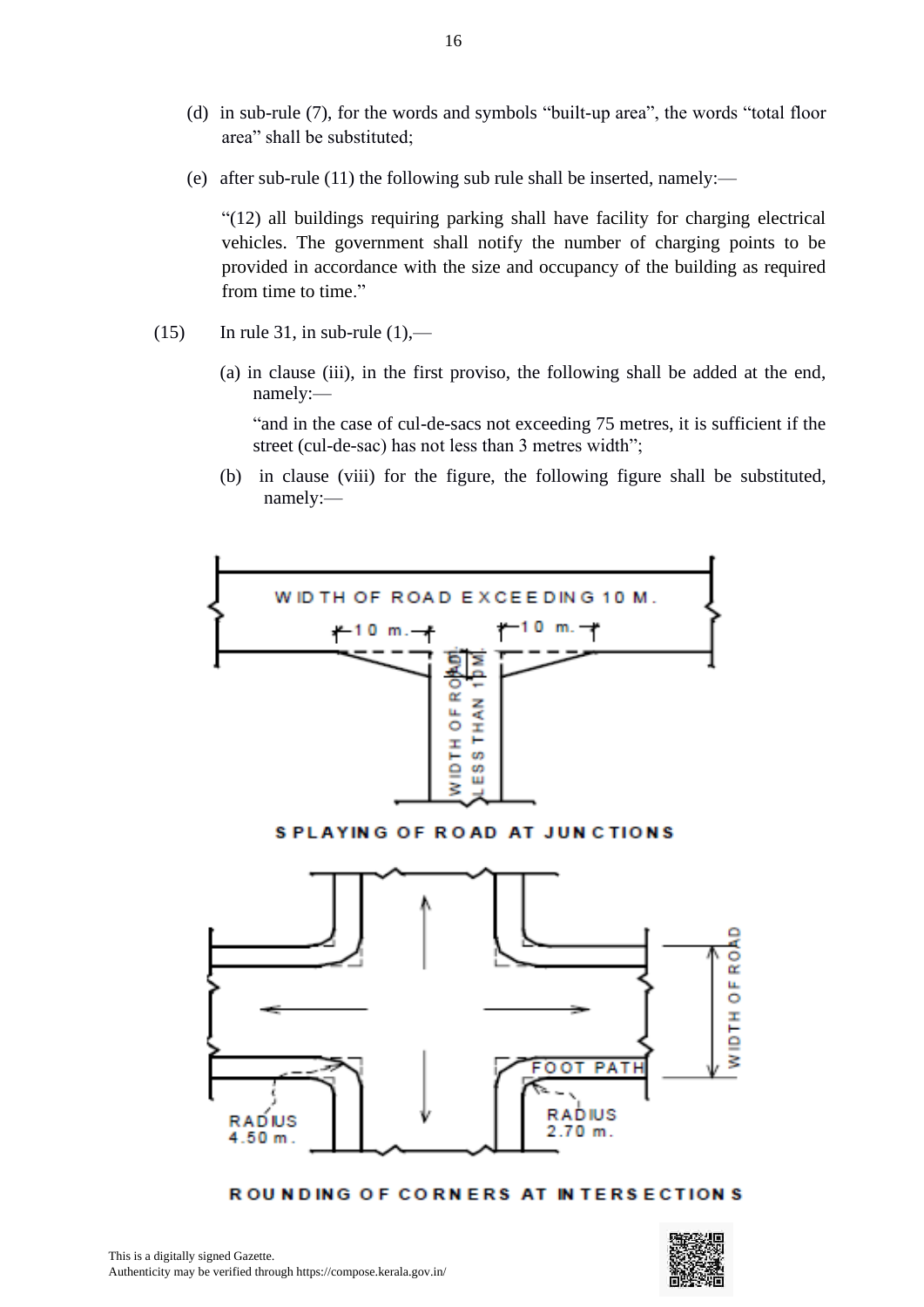(c) in clause (x), the following shall be added at the end, namely:—

- " In case of layout for subdivision of land, where the number of residential plots is less than 10 and plot area less than 0.5 hectare, approval from the Secretary is not required.
	- (16) in rule 34, in sub-rule (3), in clause (1), the following shall be added at the end, namely:—

"Area of parking given inside the building can be deducted from the built-up area for calculating sanitation facilities.";

- $(17)$  in rule 35,—
	- (a) in sub-rule (1), in clause (2) for the words "less than", the words "greater than" shall be substituted;
	- (b) in sub-rule (2), in clause (6) for the word "balustrades", the word "balusters" shall be substituted;
- $(18)$  In rule 43, in sub-rule  $(2)$ ,—
	- (a) for the words, figures and symbols "6% of the total built-up area", the words, figures and symbols "6% of the total floor area" shall be substituted;
	- (b) for the words "shall be given in ground level", the words "shall be given in ground level and may be provided" shall be substituted;
- (19) In rule 44, in sub-rule (3), the words and symbol "toilets," shall be omitted;
- $(20)$  In rule 45, in sub-rule  $(6)$ , the words "and toilets" shall be omitted;
- (21) In rule 54, in sub-rule  $(1)$ ,
	- (a) for the letter and figure "5m", the letter and figure "6m" shall be substituted;
	- (b) the words and symbol ", PWD roads" shall be omitted;
- $(22)$  In rule  $61$ ,—
	- (a) in sub-rule(1),—
		- (i) for the words and symbols "F.S.I permissible" wherever it occurs, the words and symbols "maximum F.S.I permissible" shall be substituted;
		- (ii) for the word, figures and brackets "rule  $27(2)$ ", the words, figures and brackets "27(2) of the respective occupancy" shall be substituted ;

(23) in rule 67, the words and symbols "or cattle shed for keeping not more than six cattle and their calves or cage/aviary for keeping not more than twenty hens or ducks" shall be omitted;

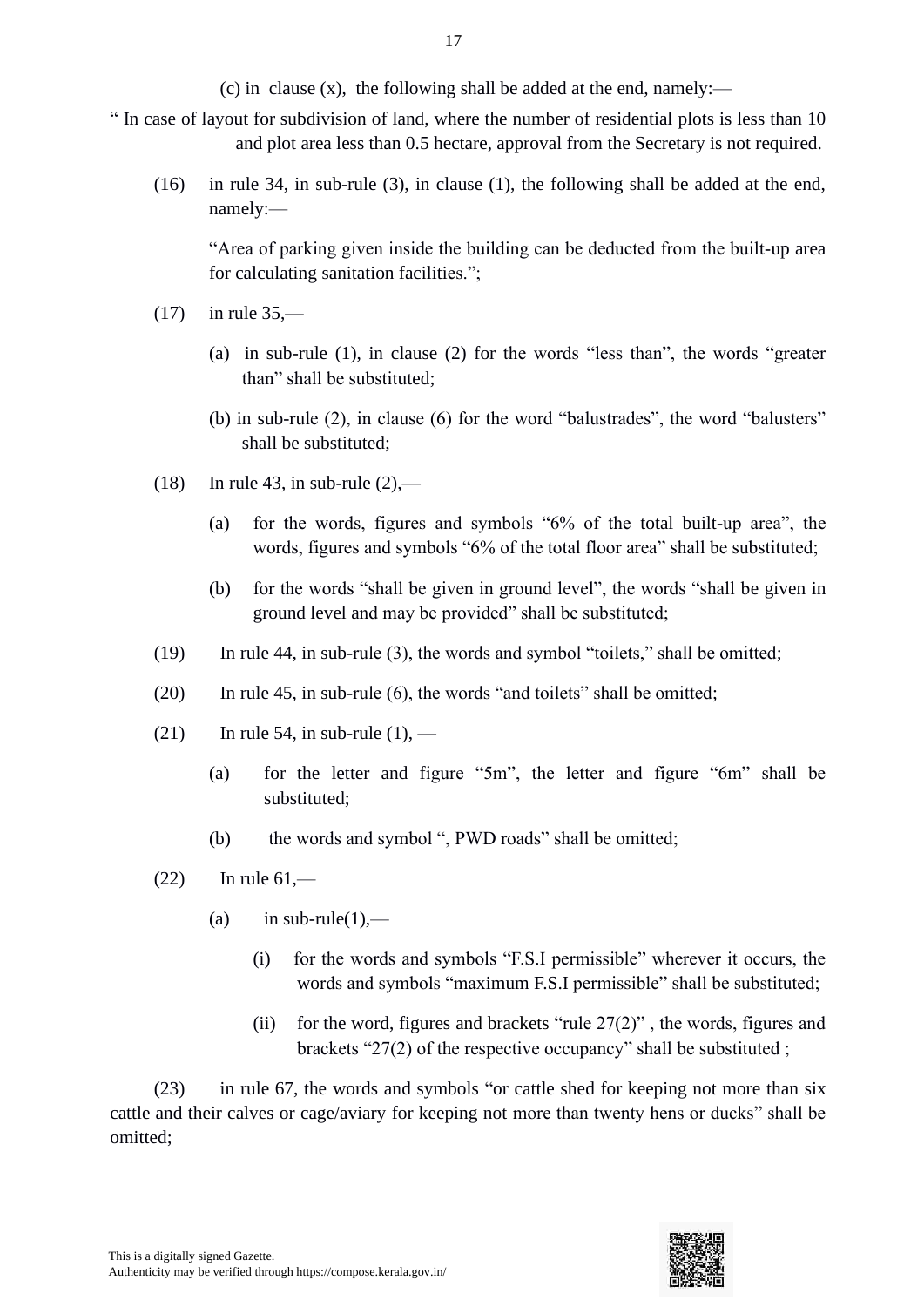(24) in rule 74, in sub-rule (1), for the letter and figures "1.8m", the letter and figures "2.4m" shall be substituted;

(25) in rule 76,—in sub-rule(2), in clause (1) after the words "hazardous occupancy buildings", the words figures and symbols, "storage occupancy buildings and single family residential buildings constructed in plots having area less than 5cents and/or having built-up area upto 300sq.metres" shall be inserted;

(26) in rule 77,—for the words "so as to generate 5% of the connected load" the words "covering a minimum of 50 % of the roof area" shall be substituted;

 $(27)$  in rule 78,—

in sub-rule (6), the words and symbols "for at least 1/5 of the design capacity" shall be omitted;

- (28) In rule 79,—
	- (a) in sub-rule (4) the following shall be added at the end namely "for single family residential buildings, this distance shall be reduced to 30 centimeters"
	- (b) for sub-rule (6), the following sub-rule shall be substituted, namely:—

"Water Reuse for gardening etc.: All buildings under Group A1 (Residential apartments only) and A2 occupancy having total built-up area more than 2000 sq. metres and all buildings under B, C, D, E, F and J occupancies having total built-up area more than 5000 sq. meters and all buildings under G1, G2 and I occupancy where there is industrial effluent discharge shall incorporate in-situ liquid waste treatment plant and special provision for reusing treated waste water generated out of the use of water.";

- (c) sub-rule (7) shall be omitted;
- (29) after rule 79, the following rule shall be inserted namely:—

"79A *Management of Construction and Demolition Waste—*(1) Every permit holder for construction of a building, and for demolition of an existing building or concrete structure shall be responsible for safe disposal of waste generated during the process of such construction and demolition in accordance with the Construction and Demolition Waste Management Rules, 2016.

- (2) The Government shall from time to time fix the Waste disposal charges for municipalities or a group of municipalities payable by applicants at the time of submitting applications seeking permits. It shall be competent for Government to fix differential charges depending on load and distance factor.
- (3) The Government shall in consideration of the provisions of the said Rules by notification provide for mechanisms for transportation, utilization, processing and

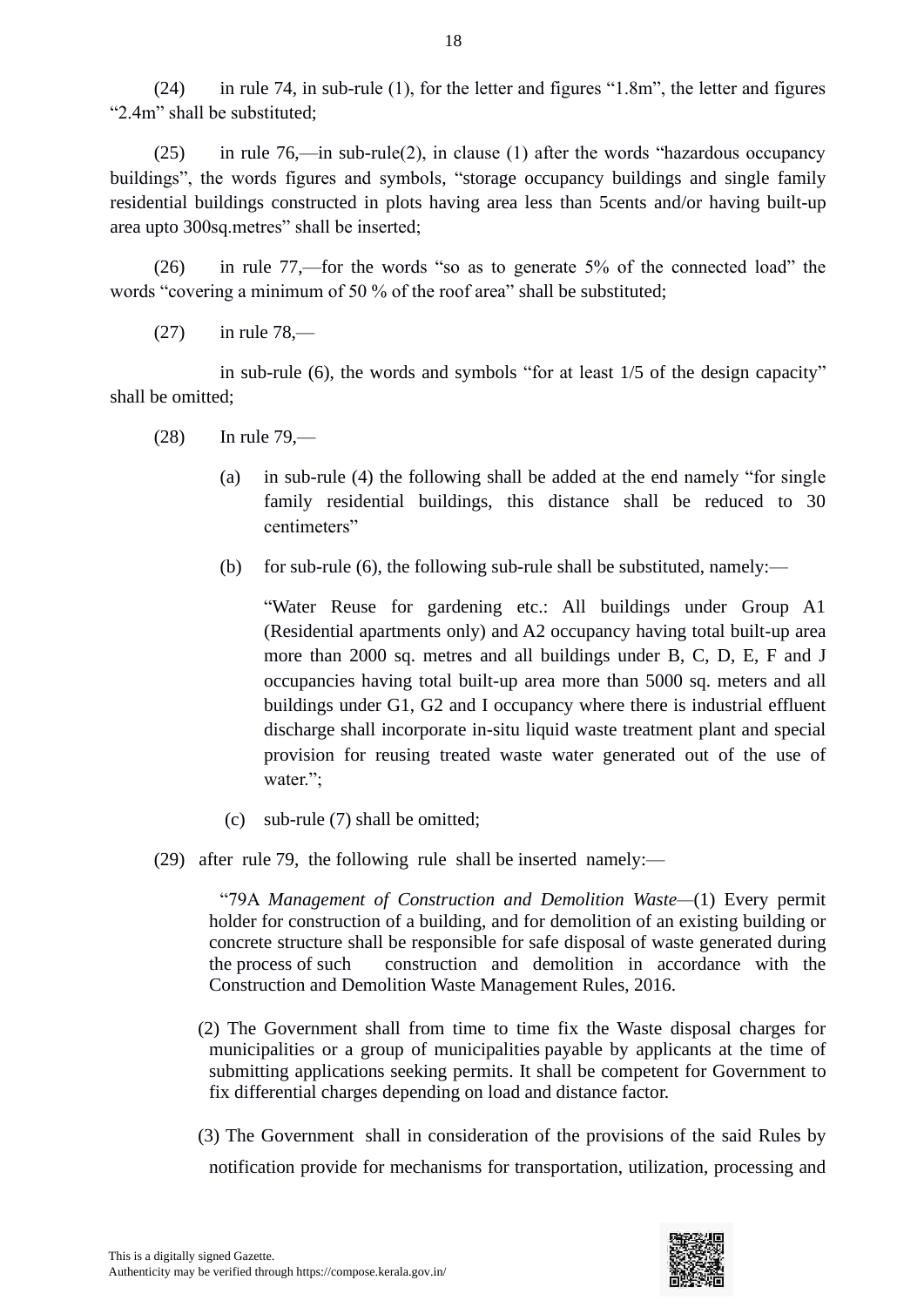downstream uses of the finished and intermediary products for construction and other purposes including their mandatory usage in specific types of infrastructure.

- (4) Municipalities shall establish or cause to establish waste processing facilities for such wastes on Public Private Partnership mode or outsourced model or lease franchise model or on any structure utilizing the funds accrued from the charges and other receipts with them including plan fund.
- (5) The Government shall provide technical and financial support to Municipalities for the above purposes".

(30) In rule 80, for the figure "4", the figure "5" shall be substituted;

(31) In rule 81, in sub-rule (2), in clause (i), for the words, figures and symbols "1.50 metres", the words, figures and symbols "1.20 metres" shall be substituted;

(32) In rule 90, in sub-rule (3), the following shall be inserted at the beginning, namely:—

"Where the owner or the person for whom the work is done fails to show cause to the satisfaction of the Secretary, the Secretary may confirm the order or modify the same to such extent as he may think fit to make, and such order shall then be binding on the owner or the person for whom the work is done and on the failure to comply with the order, the Secretary may himself cause the building or part thereof demolished or the well dismantled, as the case may be, and the expenses thereof shall be recoverable from the owner or such person:";

(33) In Appendix E1, E2, E3, E4 for the word "certificate" the word "report" shall be substituted;

(34) In these rules, for the words "completion certificate", wherever it occurs the words "completion report" shall be substituted;

(35) In these rules, for the word, "The Kerala Urban Arts Commission" the words, "The Art and Heritage Commission" shall be substituted;

(36) In the Appendices—

(i) For 'Appendix A1', the following Appendix shall be substituted, namely:—

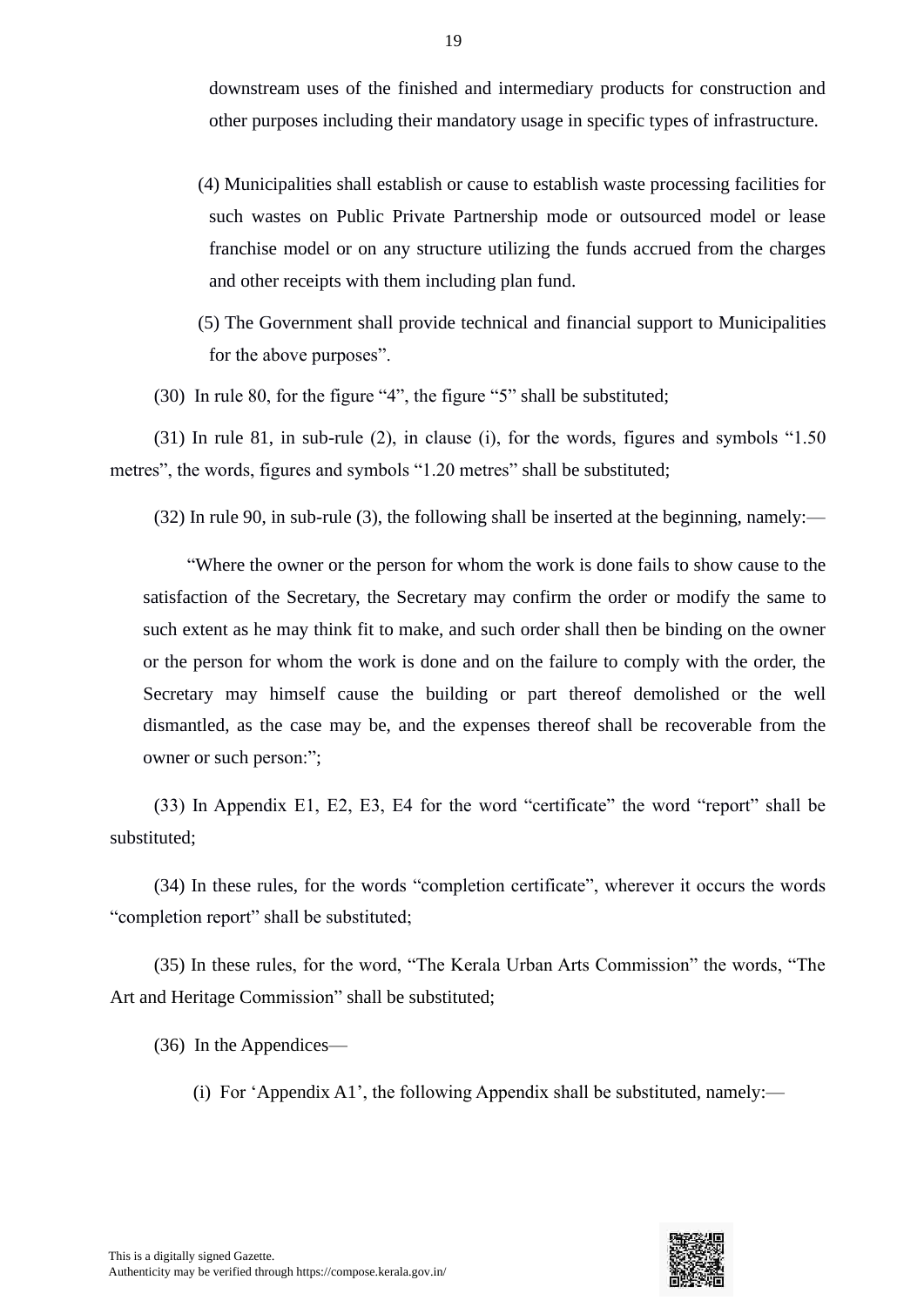## **APPENDIX- A1**

# **[***See* **rules 5(1)(b), 75(1), 87(1) and 93(1)]**

# **APPLICATION FOR PERMIT/REGULARISATION**

…………………………………………………………. Municipal Corporation / Municipal Council / Town Panchayat

- 1. Name in capital letters :
- 2. Address:

| (i)                                         | Permanent address of the owner |                |  |  |  |  |
|---------------------------------------------|--------------------------------|----------------|--|--|--|--|
| (ii) To which communications are to be sent |                                |                |  |  |  |  |
| Nature of development/construction:<br>3.   |                                |                |  |  |  |  |
| Division of plot<br>(i)                     |                                | $\ddot{\cdot}$ |  |  |  |  |
| (ii) New construction                       |                                |                |  |  |  |  |
| (iii) Reconstruction                        |                                |                |  |  |  |  |
| (iv) Alteration/Addition/Extension          |                                |                |  |  |  |  |
| (v) Digging of well                         |                                |                |  |  |  |  |
| (vi) Change in occupancy                    |                                |                |  |  |  |  |
| (vii) Demolition                            |                                |                |  |  |  |  |
| (viii) Roof changing                        |                                |                |  |  |  |  |
| Details of plot<br>4.                       |                                |                |  |  |  |  |
| (i) Revenue Village                         |                                |                |  |  |  |  |
| (ii) (a) Survey No.                         |                                |                |  |  |  |  |
| (b) Resurvey No.                            |                                |                |  |  |  |  |
| (iii) Sub Division                          |                                |                |  |  |  |  |
| (iv) Taluk                                  |                                |                |  |  |  |  |
| (v) District                                |                                |                |  |  |  |  |
| (vi) Extent in Sq.m                         |                                |                |  |  |  |  |
| (vii) Nature of ownership                   |                                |                |  |  |  |  |
| (viii) Number and date of Deed/Document     |                                |                |  |  |  |  |
| (ix) Registrar's Office                     |                                |                |  |  |  |  |

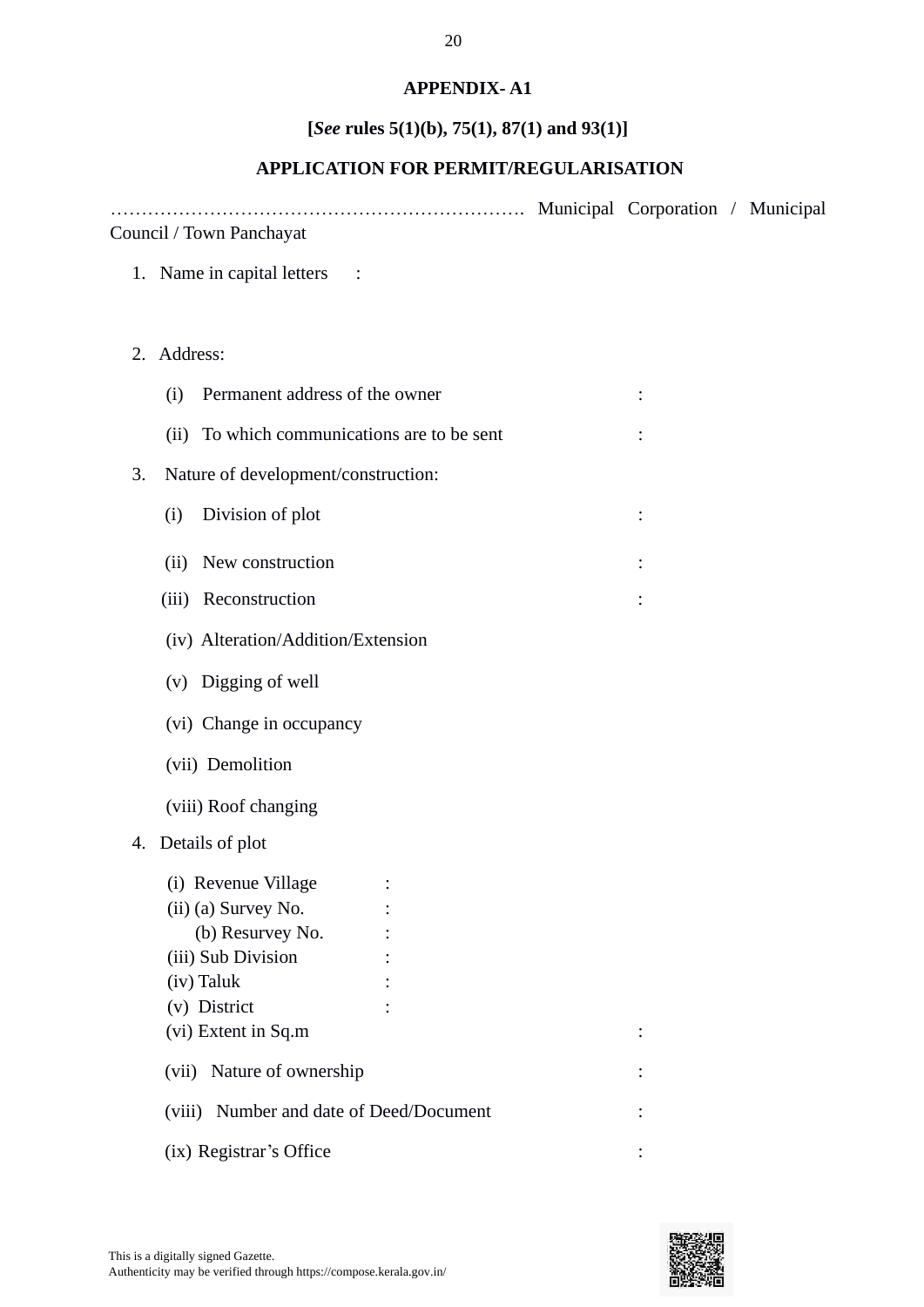|    | (x)   | Ward No.                                                                                                      |           |
|----|-------|---------------------------------------------------------------------------------------------------------------|-----------|
|    |       | (xi) Authorised number of the nearest building                                                                |           |
|    | (xii) | Nearest Electric Post/Telecom Post number                                                                     |           |
| 5. |       | Whether the land, if any, contiguous to this plot<br>of the owner shown in the site plan [Rule $6(4)(a)(i)$ ] | : Yes /No |
|    |       | 6. Usage of surrounding plots in general                                                                      |           |
|    | North |                                                                                                               |           |
|    | East  |                                                                                                               |           |
|    | South |                                                                                                               |           |
|    | West  |                                                                                                               |           |
|    |       | 7. Whether Government or Quasi Government                                                                     |           |

8. Details of the Construction

# (i) Details of Proposed Building(s)

|                          | <b>Building No. 1</b>      |                             |                                                                         |                          | <b>Building No. 2</b> |                             |                                                                      |                          |  |
|--------------------------|----------------------------|-----------------------------|-------------------------------------------------------------------------|--------------------------|-----------------------|-----------------------------|----------------------------------------------------------------------|--------------------------|--|
|                          |                            | Occupancy:                  |                                                                         |                          |                       | Occupancy:                  |                                                                      |                          |  |
|                          | Height of the building — m |                             |                                                                         |                          |                       |                             |                                                                      |                          |  |
| Floors                   | Use                        | Built-up<br>area<br>(Sq.m.) | Area<br>provided<br>for<br>parking<br>inside the<br>building<br>(Sq.m.) | Floor<br>area<br>(Sq.m.) | Use                   | Built-up<br>area<br>(Sq.m.) | Area<br>provided for<br>parking<br>inside the<br>building<br>(Sq.m.) | Floor<br>area<br>(Sq.m.) |  |
| <b>Basement</b><br>floor |                            |                             |                                                                         |                          |                       |                             |                                                                      |                          |  |
| Ground<br>floor          |                            |                             |                                                                         |                          |                       |                             |                                                                      |                          |  |
|                          |                            |                             |                                                                         |                          |                       |                             |                                                                      |                          |  |
|                          |                            |                             |                                                                         |                          |                       |                             |                                                                      |                          |  |
|                          |                            |                             |                                                                         |                          |                       |                             |                                                                      |                          |  |
| Total                    |                            |                             |                                                                         |                          |                       |                             |                                                                      |                          |  |

*Add separate sheet if required, duly signed by both the licensee and the Owner.*

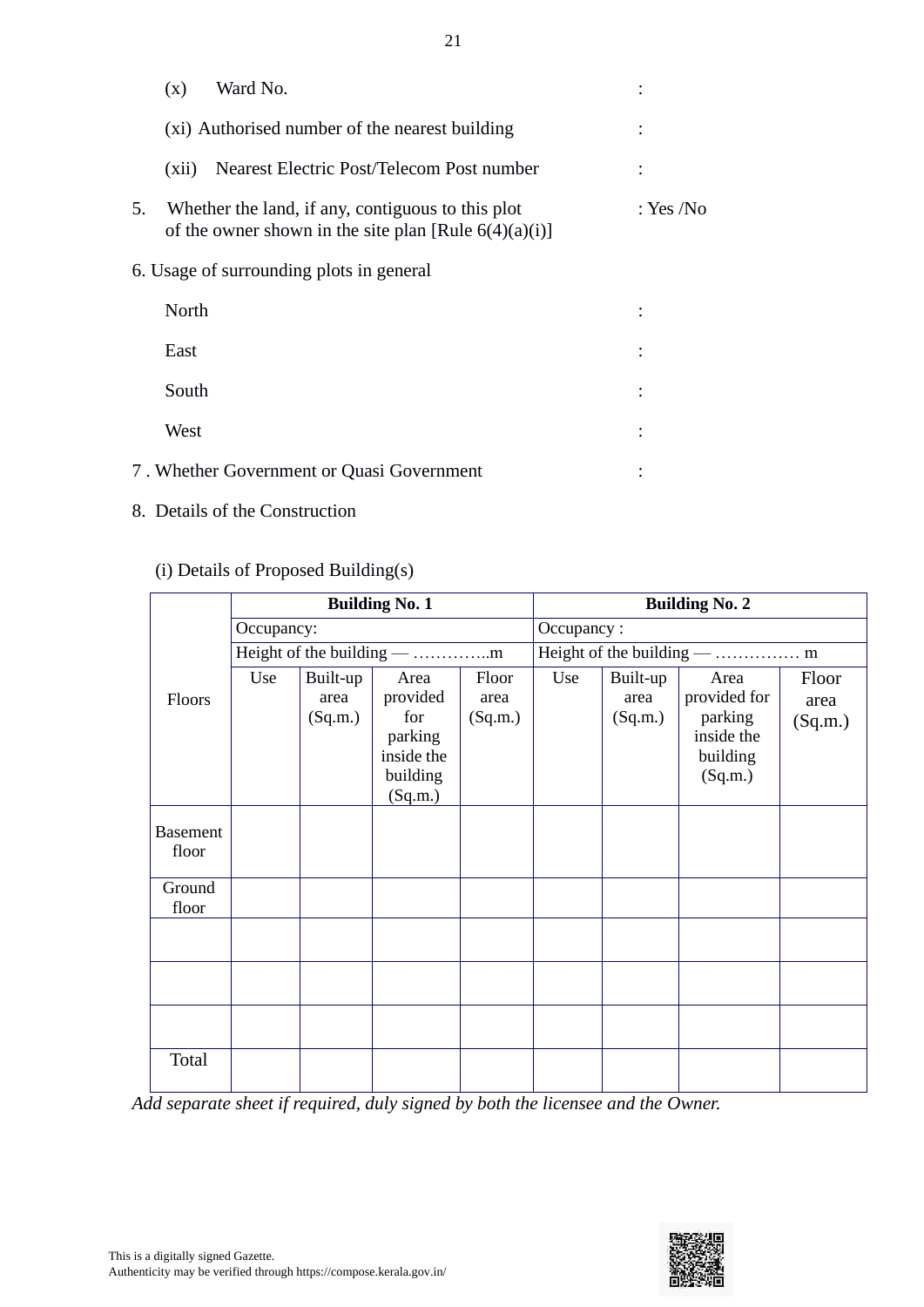|                 | <b>Building No. 1</b>      |          |                       | <b>Building No. 2</b> |            |          |                     |            |
|-----------------|----------------------------|----------|-----------------------|-----------------------|------------|----------|---------------------|------------|
|                 | Occupancy:                 |          |                       |                       | Occupancy: |          |                     |            |
|                 | Height of the building — m |          |                       |                       |            |          |                     |            |
|                 | Use                        | Built-up | Area                  | Floor                 | Use        | Built-up | Area                | Floor area |
| <b>Floors</b>   |                            | area     | provided              | area                  |            | area     | provided for        | (Sq.m.)    |
|                 |                            | (Sq.m.)  | for                   | (Sq.m.)               |            | (Sq.m.)  | parking             |            |
|                 |                            |          | parking<br>inside the |                       |            |          | inside the          |            |
|                 |                            |          | building              |                       |            |          | building<br>(Sq.m.) |            |
|                 |                            |          | (Sq.m.)               |                       |            |          |                     |            |
|                 |                            |          |                       |                       |            |          |                     |            |
| <b>Basement</b> |                            |          |                       |                       |            |          |                     |            |
| floor           |                            |          |                       |                       |            |          |                     |            |
| Ground          |                            |          |                       |                       |            |          |                     |            |
| floor           |                            |          |                       |                       |            |          |                     |            |
|                 |                            |          |                       |                       |            |          |                     |            |
|                 |                            |          |                       |                       |            |          |                     |            |
|                 |                            |          |                       |                       |            |          |                     |            |
| Total           |                            |          |                       |                       |            |          |                     |            |

(ii) Details of Existing Building(s)

*Add separate sheet if required, duly signed by both the licensee and the Owner.*

- (iii) Total Built-up Area :
- (iv) Total Covered Area :
- (v) Total parking area provided inside the building(s):
- (vi) Total Floor Area :
- (vii) Estimated cost of construction :
- 9. Basic KMBR Verification w.r.t. proposed plot

| Sl.<br>No. | Rule<br>No. | Description              | Required/permissible | Provided |
|------------|-------------|--------------------------|----------------------|----------|
|            |             | Access width to the plot |                      |          |
|            |             | Coverage                 |                      |          |
| ⌒          |             | Floor Space Index        |                      |          |

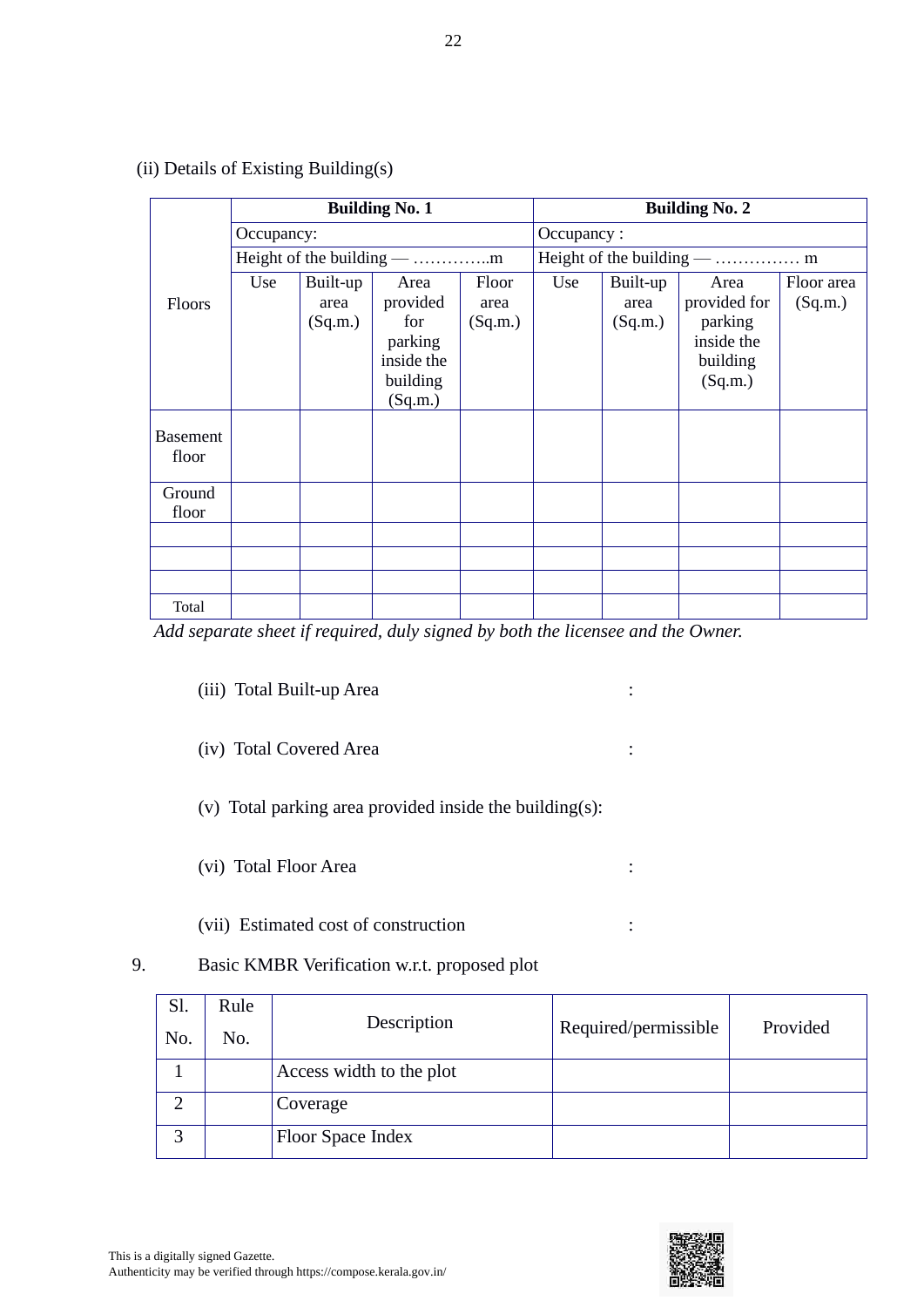10. Basic KMBR Verification w.r.t. proposed building(s)

(a) Building No. 1

| Sl.            | Rule No. | Description                      | Required/permissible | Provided |
|----------------|----------|----------------------------------|----------------------|----------|
| No.            |          |                                  |                      |          |
| 1              |          | Access width to the building (in |                      |          |
|                |          | m)                               |                      |          |
| $\overline{2}$ |          | Minimum distance from the        |                      |          |
|                |          | abutting road/access to other    |                      |          |
|                |          | building(s) (in metre)           |                      |          |
| 3              |          | No. of Four-wheeler parking      |                      |          |
| $\overline{4}$ |          | Area of Two-wheeler parking      |                      |          |
| $\overline{5}$ |          | No. of Parking for Differently   |                      |          |
|                |          | abled                            |                      |          |
| 6              |          | No. of Parking for Visitors      |                      |          |
| $\overline{7}$ |          | Loading/unloading space (in sq.  |                      |          |
|                |          | metre)                           |                      |          |
| 8              |          | Set Backs (in metre)             |                      |          |
|                |          | Front                            |                      |          |
|                |          | Side 1                           |                      |          |
|                |          | Side 2                           |                      |          |
|                |          | Rear                             |                      |          |
| 9              |          | Exit Width (in metre)            |                      |          |
| 10             |          | No. of Stair case(s)             |                      |          |
| 11             |          | No. of Fire Escape Stair case(s) |                      |          |
| 12             |          | Rainwater storage capacity (in   |                      |          |
|                |          | litre)                           |                      |          |
|                |          |                                  |                      |          |
|                |          |                                  |                      |          |
|                |          |                                  |                      |          |
|                |          |                                  |                      |          |
|                |          |                                  |                      |          |
|                |          |                                  |                      |          |
|                |          |                                  |                      |          |
|                |          |                                  |                      |          |

*Add separate sheet if required, duly signed by both the licensee and the Owner.*

11. Provisions of Town Planning Schemes, if any, applicable to the construction

# (i) *Zoning*

| Sl.<br>No. | Name of the TP<br>Scheme | Stage<br>(Sanctioned/<br>Published) | Zone | Permissibility of proposed<br>construction as per the scheme |
|------------|--------------------------|-------------------------------------|------|--------------------------------------------------------------|
|            |                          |                                     |      |                                                              |

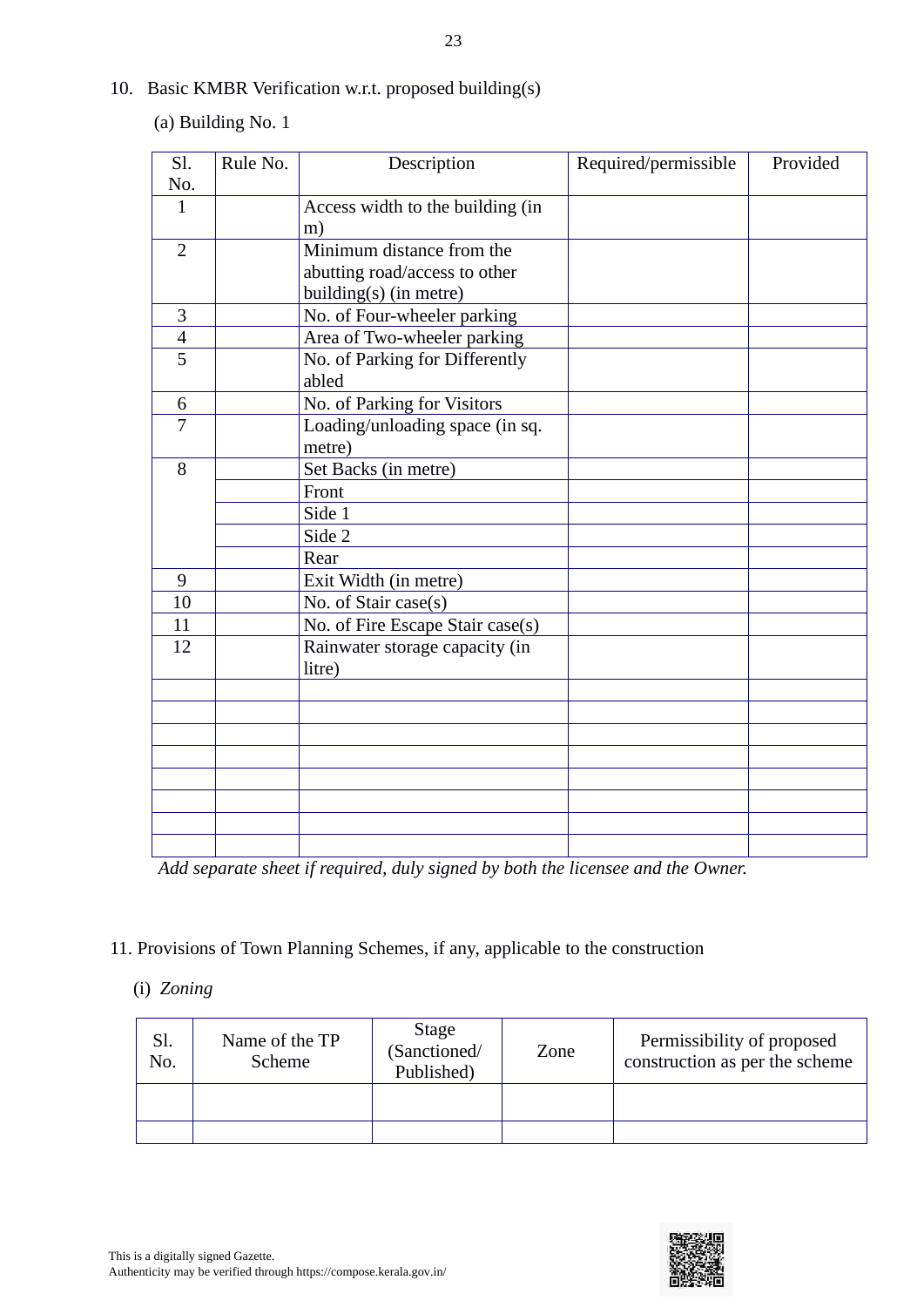(ii) *Road Widening*

| Sl.<br>No. | Name of<br>the TP<br>Scheme | <b>Stage</b><br>(Sanctioned/<br>Published) | Existing<br>Width of<br>(in<br>road<br>m) | Proposed<br>Width of<br>road<br>(in<br>m) | <b>Building</b><br>Line<br>(in m) | Set Back<br>Required<br>from<br>Existing<br>road<br>boundary<br>(in m) | Set back<br>provided<br>(in m) |
|------------|-----------------------------|--------------------------------------------|-------------------------------------------|-------------------------------------------|-----------------------------------|------------------------------------------------------------------------|--------------------------------|
|            |                             |                                            |                                           |                                           |                                   |                                                                        |                                |
|            |                             |                                            |                                           |                                           |                                   |                                                                        |                                |

# 12. Permissibility with respect to Kerala Conservation of Paddy Land and Wet and Act 2008 / KLU order 1967:

| (k) Type of land as per BTR                           | (iv) Type of land as per Data Bank               |                     |
|-------------------------------------------------------|--------------------------------------------------|---------------------|
| 13.<br>If the application is for regularization,      |                                                  |                     |
| (i)                                                   | Whether construction completed or not            |                     |
|                                                       | (ii) If not completed, the stage of construction |                     |
| 14. Details of permit/approved plan already obtained. |                                                  |                     |
| 15. Details of fee paid:                              | Application fee                                  | Layout scrutiny fee |
| Amount                                                |                                                  |                     |

- (ii) No. and date of receipt
- 16. Details of documents, plans, certificate, etc. enclosed.
- 17. Details of NOC obtained.

| Sl.<br>No. | Required | Whether enclosed or not | Details of the NOC / Clearances |
|------------|----------|-------------------------|---------------------------------|
|            |          |                         |                                 |
|            |          |                         |                                 |
|            |          |                         |                                 |
|            |          |                         |                                 |

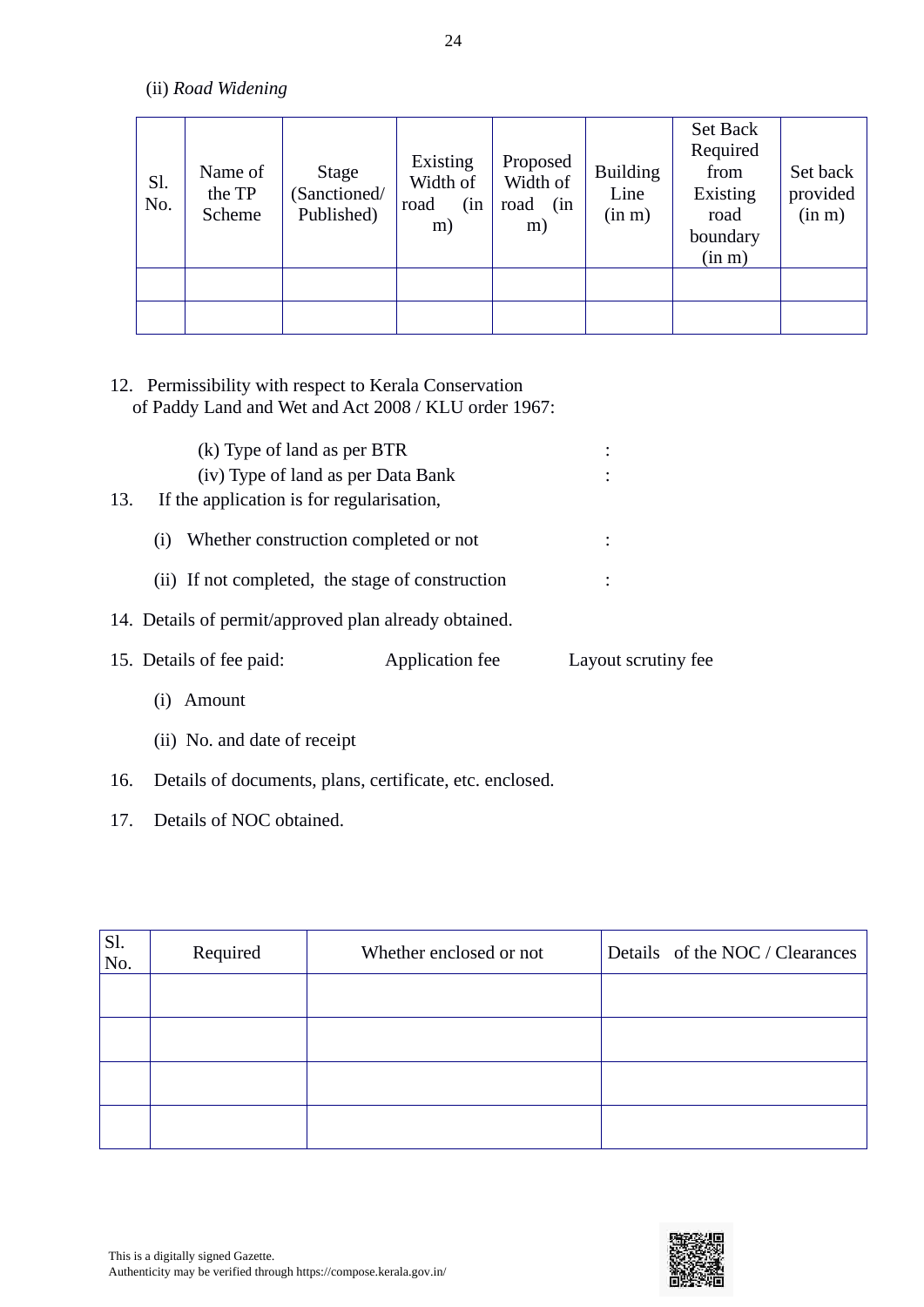#### 18. DECLARATION

I,…………………………………………………………….………………hereby declare that the measurements, specifications and other details mentioned above are correct, complete and true to the best of my knowledge and belief and that I shall abide by the approved plan and the provisions in the Act and Rules in undertaking the construction.

Place: Signature of the applicant with name

Date:

# 19. CERTIFICATE

Certified that the site plan is prepared after verification of ownership document and site and the measurements shown are found to be correct.

Signature:

Name:

Place: Reg.No.:

Date: Address:

(Registered Institution, Architect, Engineer,

Town Planner, Supervisor)

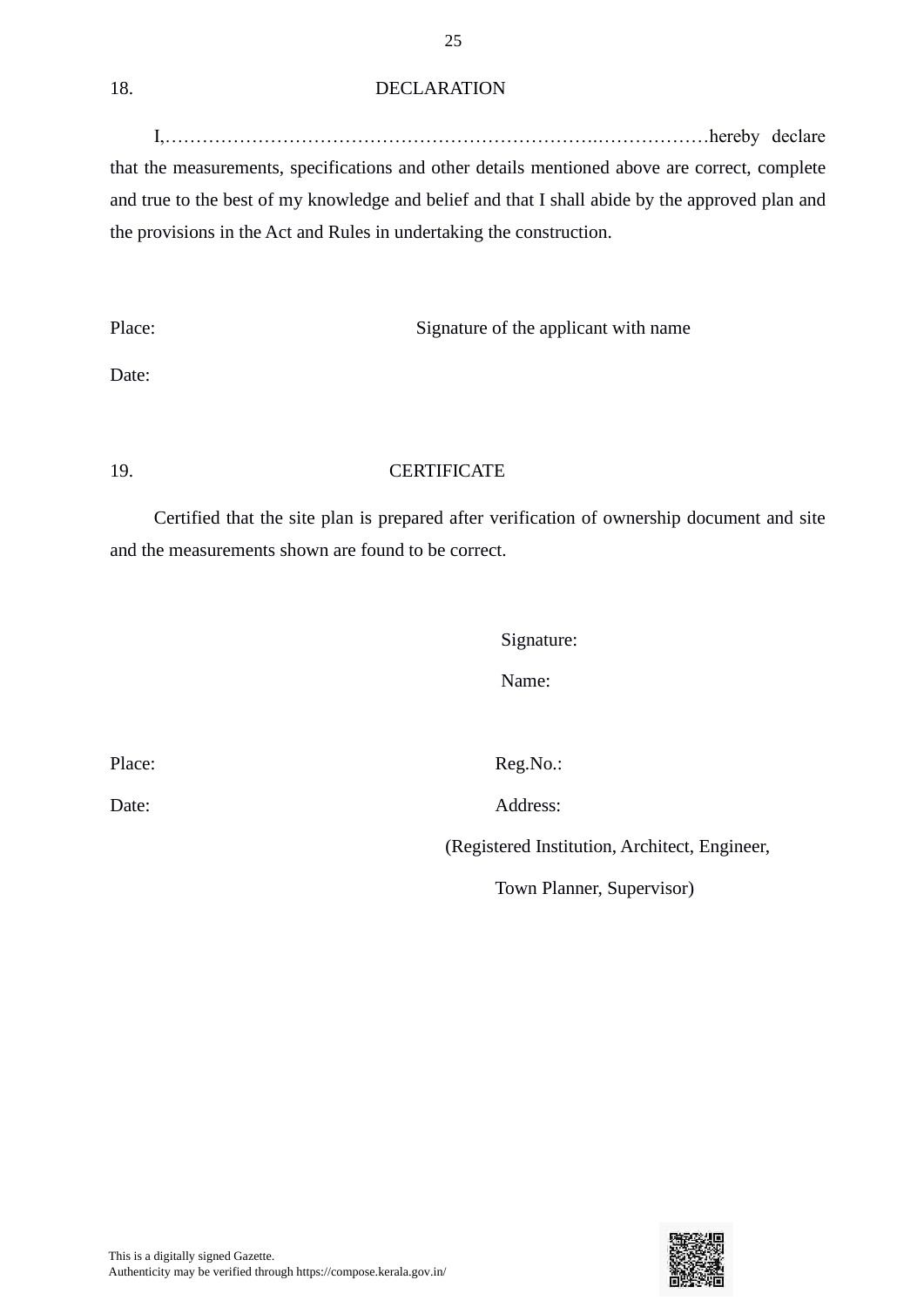#### 20. CERTIFICATE

Certified that the building plan is prepared in accordance with the provisions in the Kerala Municipality Building Rules 2019, Kerala Municipality Act, 1994 and the provisions contained in the sanctioned Town Planning Schemes, if any.

Place: Signature:

Date: Name:

Reg.No.:

Address:

(Registered Institution/Architect/ Engineer/

Town Planner/Supervisor)

#### 21. UNDERTAKING

I,………………………………………………..hereby undertake that the building construction and/or land development will be carried on/ being carried on/ was carried on as per the approved plan and permit in accordance with the rules in force.

Place: Signature:

Date: Name:

Reg.No.:

Address:

(Registered Institution/ Architect/Engineer/Town Planner/ Supervisor)

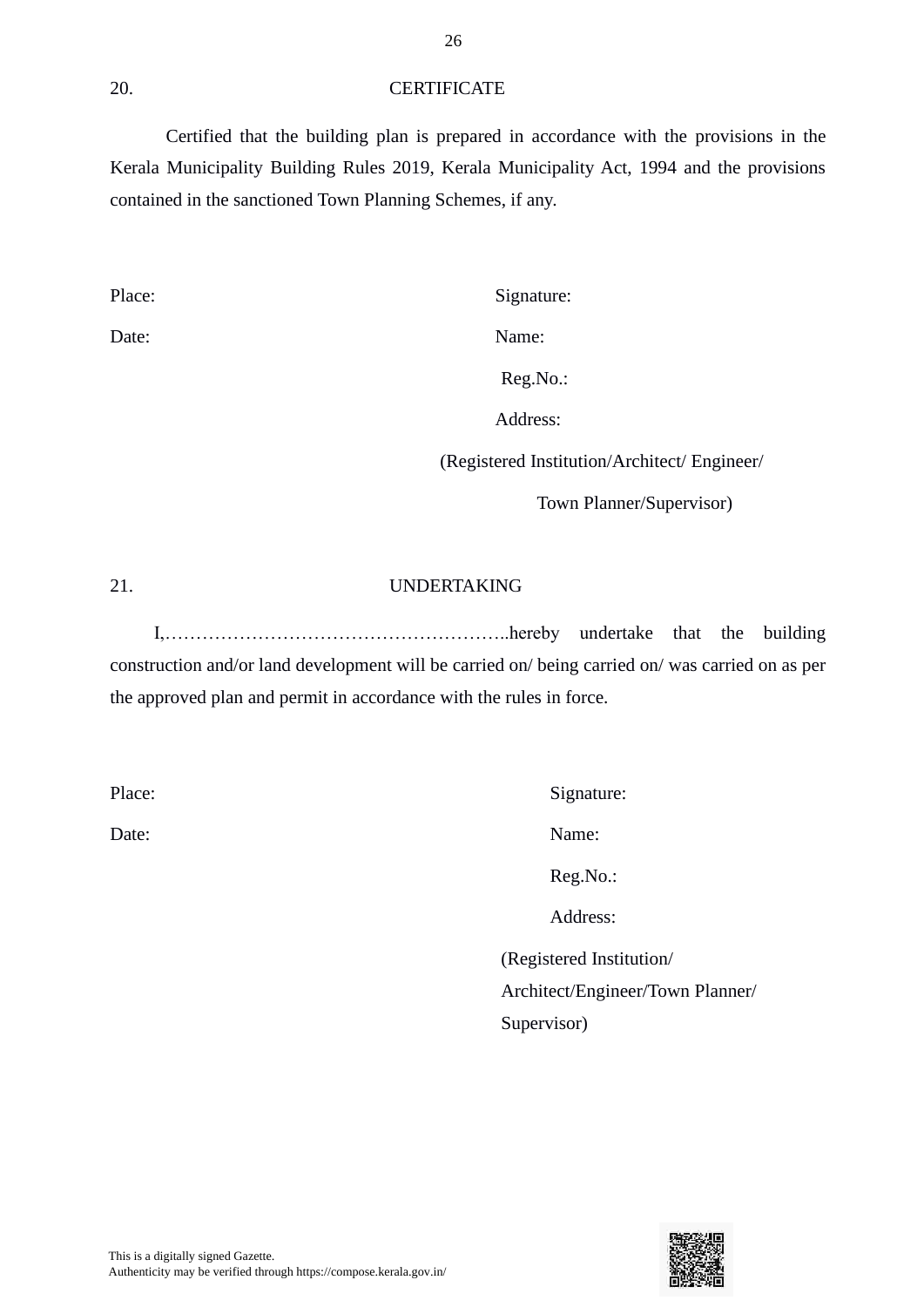i. For "Appendix A4", the following "APPENDIX" shall be substituted namely:-

#### **Appendix-A4**

# **[***See* **rule 5(6)(2)]**

## **APPLICATION FOR LAYOUT APPROVAL AND USAGEOF PLOT/CONCURRENCE**

………………………………………………………….District

- 1. Name in capital letters :
- 2. Address:

|    | (i) Permanent address of the owner            |  |
|----|-----------------------------------------------|--|
|    | (ii) To which communications are to be sent   |  |
| 3. | Nature of development/construction:           |  |
|    | (i) Division of plot                          |  |
|    | (ii) New construction                         |  |
|    | (iii) Reconstruction                          |  |
|    | (iv) Alteration /Addition/Extension           |  |
|    | (v) Change in occupancy                       |  |
| 4. | Details of plot                               |  |
|    | (i) Name of Local Self Government Institution |  |
|    | (ii) Revenue Village                          |  |
|    | (iii) (a) Survey No.                          |  |
|    | (b) Resurvey No.                              |  |
|    | (iv) Sub Division                             |  |
|    | (v) Taluk                                     |  |
|    | (vi) District                                 |  |
|    | (vii) Extent is Sq.m                          |  |
|    | (viii) Nature of ownership                    |  |
|    | (ix) Ward No.                                 |  |

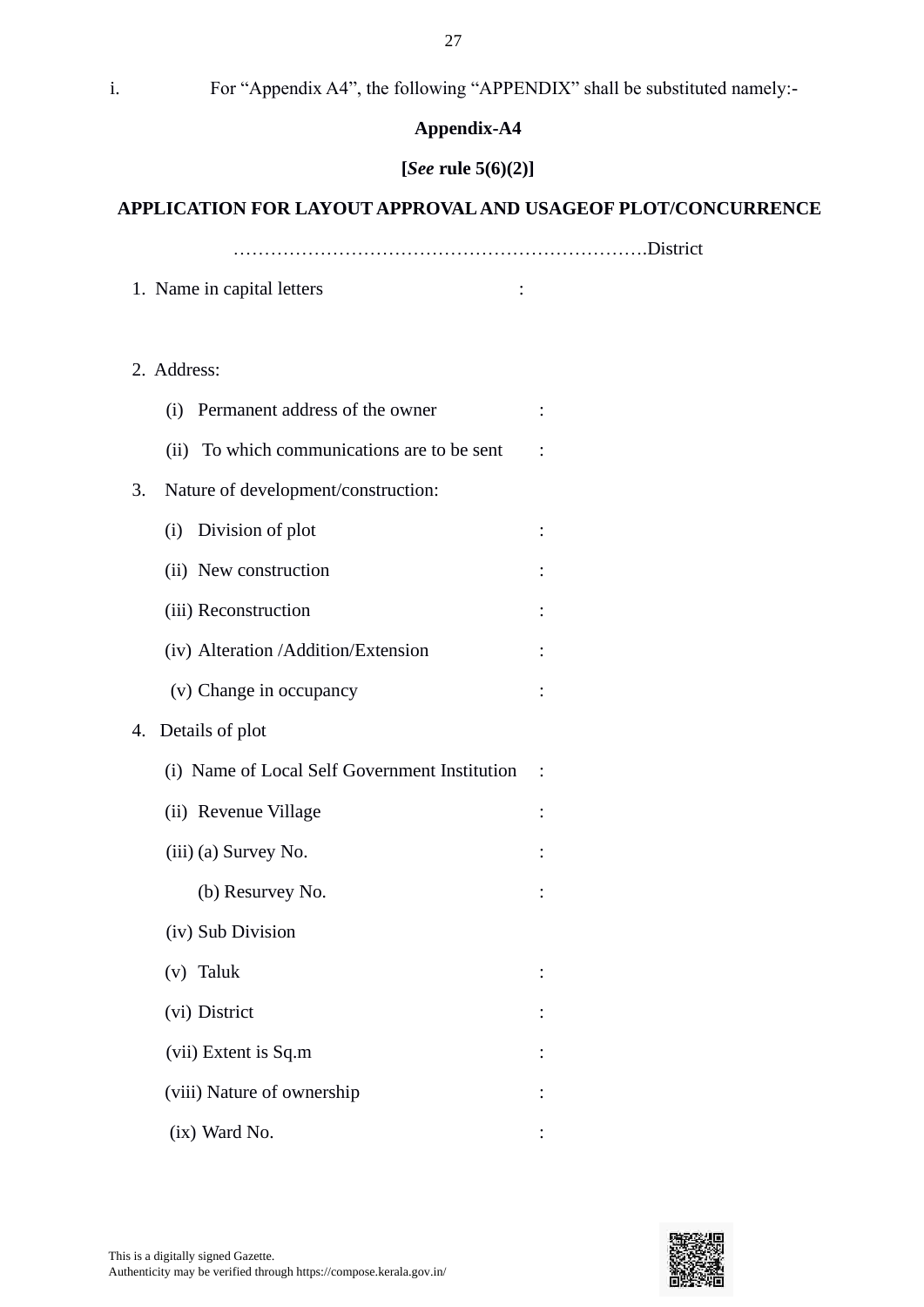| (x) Authorised number of the nearest building                                                                     |         |
|-------------------------------------------------------------------------------------------------------------------|---------|
| (xi) Nearest Electric Post/Telecom Post number                                                                    |         |
| 5. Whether the land, if any, contiguous to this plot<br>of the owner shown in the site plan [Rule $6(4)(a)(i)$ ]: | Yes /No |
| 6. Usage of surrounding plots in general                                                                          |         |
| North                                                                                                             |         |
|                                                                                                                   |         |

| East                                      |  |
|-------------------------------------------|--|
| South                                     |  |
| West                                      |  |
| 7. Whether Government or Quasi Government |  |

8. Details of the proposed construction

# (i) Details of Proposed Building(s)

|                           | <b>Building No. 1</b>                   |                              |                                                                         | <b>Building No. 2</b>    |                         |                             |                                                                      |                          |
|---------------------------|-----------------------------------------|------------------------------|-------------------------------------------------------------------------|--------------------------|-------------------------|-----------------------------|----------------------------------------------------------------------|--------------------------|
|                           | Occupancy:                              |                              |                                                                         | Occupancy:               |                         |                             |                                                                      |                          |
|                           | Height of the building-<br>$-\dots$ $m$ |                              |                                                                         |                          | Height of the building- |                             | -. m                                                                 |                          |
| Floors                    | Use                                     | Built-<br>up area<br>(Sq.m.) | Area<br>provided<br>for<br>parking<br>inside the<br>building<br>(Sq.m.) | Floor<br>area<br>(Sq.m.) | Use                     | Built-up<br>area<br>(Sq.m.) | Area<br>provided<br>for parking<br>inside the<br>building<br>(Sq.m.) | Floor<br>area<br>(Sq.m.) |
| <b>Baseme</b><br>nt floor |                                         |                              |                                                                         |                          |                         |                             |                                                                      |                          |
| Ground<br>floor           |                                         |                              |                                                                         |                          |                         |                             |                                                                      |                          |
|                           |                                         |                              |                                                                         |                          |                         |                             |                                                                      |                          |
|                           |                                         |                              |                                                                         |                          |                         |                             |                                                                      |                          |
|                           |                                         |                              |                                                                         |                          |                         |                             |                                                                      |                          |
| Total                     |                                         |                              |                                                                         |                          |                         |                             |                                                                      |                          |

*Add separate sheet if required, duly signed by both the licensee and the Owner*

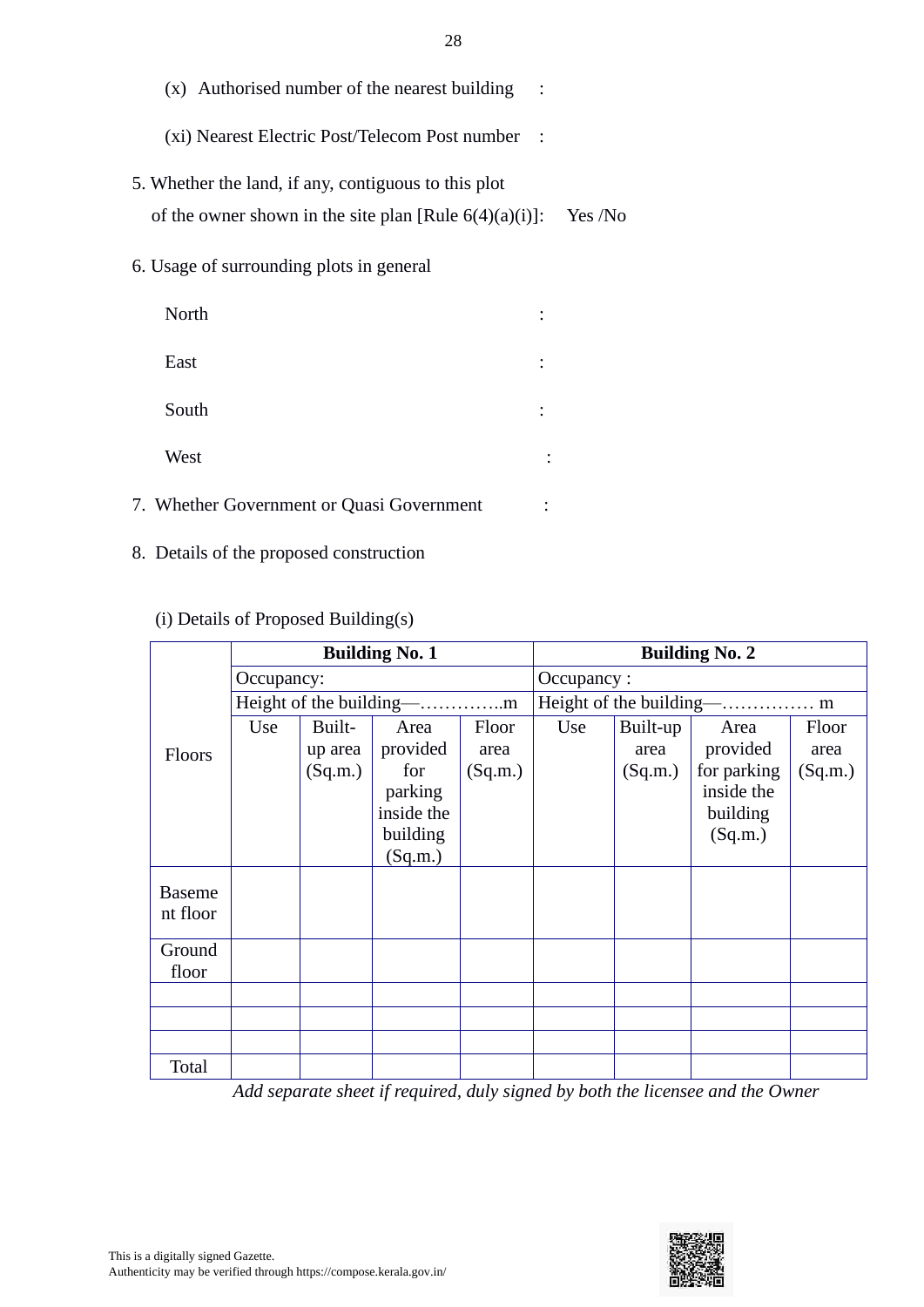|                           | <b>Building No. 1</b> |                              |                                                                         | <b>Building No. 2</b>    |     |                             |                                                                      |                          |
|---------------------------|-----------------------|------------------------------|-------------------------------------------------------------------------|--------------------------|-----|-----------------------------|----------------------------------------------------------------------|--------------------------|
|                           | Occupancy:            |                              |                                                                         | Occupancy:               |     |                             |                                                                      |                          |
|                           |                       |                              |                                                                         |                          |     |                             |                                                                      |                          |
| Floors                    | Use                   | Built-<br>up area<br>(Sq.m.) | Area<br>provided<br>for<br>parking<br>inside the<br>building<br>(Sq.m.) | Floor<br>area<br>(Sq.m.) | Use | Built-up<br>area<br>(Sq.m.) | Area<br>provided<br>for parking<br>inside the<br>building<br>(Sq.m.) | Floor<br>area<br>(Sq.m.) |
| <b>Baseme</b><br>nt floor |                       |                              |                                                                         |                          |     |                             |                                                                      |                          |
| Ground                    |                       |                              |                                                                         |                          |     |                             |                                                                      |                          |
| floor                     |                       |                              |                                                                         |                          |     |                             |                                                                      |                          |
|                           |                       |                              |                                                                         |                          |     |                             |                                                                      |                          |
|                           |                       |                              |                                                                         |                          |     |                             |                                                                      |                          |
|                           |                       |                              |                                                                         |                          |     |                             |                                                                      |                          |
| Total                     |                       |                              |                                                                         |                          |     |                             |                                                                      |                          |

# (ii) Details of Existing Building(s)

*Add separate sheet if required, duly signed by both the licensee and the Owner.*

| (iii) Total Built-up Area                              |  |
|--------------------------------------------------------|--|
| (iv) Total Covered Area                                |  |
| (v) Total parking area provided inside the building(s) |  |
| (vi) Total Floor Area                                  |  |
| (vii) Estimated cost of construction                   |  |

# 9. Basic KMBR Verification w.r.t. proposed plot

| Sl. No. | Rule No. | Description        | Required/Permissible | Provided |
|---------|----------|--------------------|----------------------|----------|
|         |          | Access to the plot |                      |          |
| ⌒       |          | Coverage           |                      |          |
| 3       |          | Floor Space Index  |                      |          |

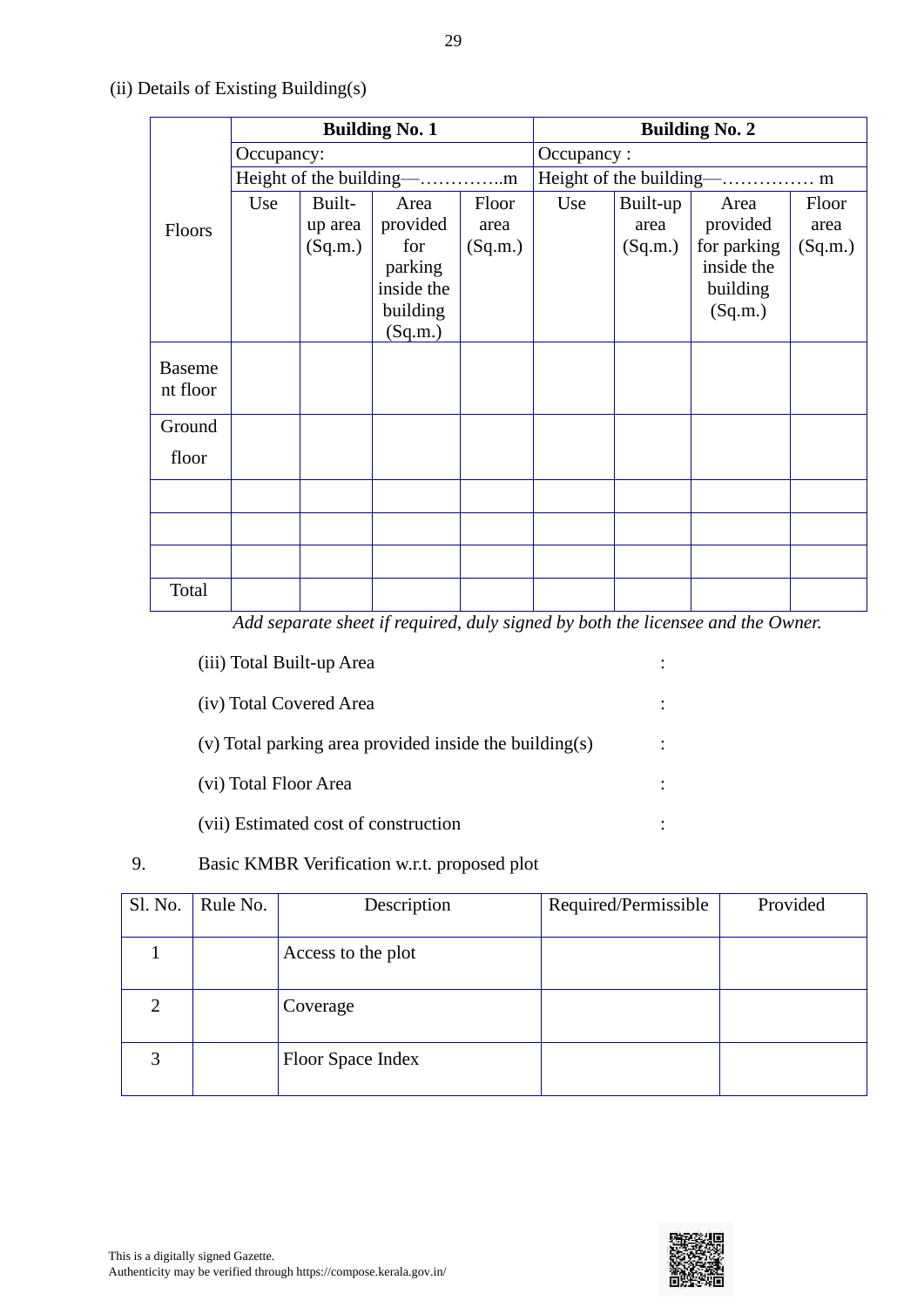30

- 10. Basic KMBR Verification w.r.t. proposed building(s)
	- (a) Building no. 1

| Sl.<br>No.     | Rule No. | Description                       | Required/Permissible | Provided |
|----------------|----------|-----------------------------------|----------------------|----------|
| 1              |          | Access to the building (in metre) |                      |          |
| $\overline{2}$ |          | Minimum distance from the         |                      |          |
|                |          | abutting road/access to other     |                      |          |
|                |          | $building(s)$ (in metre)          |                      |          |
| $\overline{3}$ |          | No. of Four-wheeler parking       |                      |          |
| $\overline{4}$ |          | Area of Two-wheeler parking       |                      |          |
| 5              |          | No. of Parking for Differently    |                      |          |
|                |          | abled                             |                      |          |
| 6              |          | No. of Parking for Visitors       |                      |          |
| $\overline{7}$ |          | Loading/unloading space           |                      |          |
|                |          | (in sq. m)                        |                      |          |
| 8              |          | Set Backs (in m)                  |                      |          |
|                |          | Front                             |                      |          |
|                |          | Side 1                            |                      |          |
|                |          | Side 2                            |                      |          |
|                |          | Rear                              |                      |          |
| 9              |          | Exit Width (in m)                 |                      |          |
| 10             |          | No. of Stair case(s)              |                      |          |
| 11             |          | No. of Fire Escape Stair case(s)  |                      |          |
| 12             |          | Rainwater storage capacity (in    |                      |          |
|                |          | litre)                            |                      |          |

*Add separate sheet if required, duly signed by both the licensee and the Owner.*

11. Provisions of Town Planning Schemes, if any, applicable to the construction

(i) *Zoning*

| Sl.<br>No. | Name of the TP<br>Scheme | Stage<br>(Sanctioned/<br>Published) | Zone | Permissibility of proposed<br>construction as per the scheme |
|------------|--------------------------|-------------------------------------|------|--------------------------------------------------------------|
|            |                          |                                     |      |                                                              |

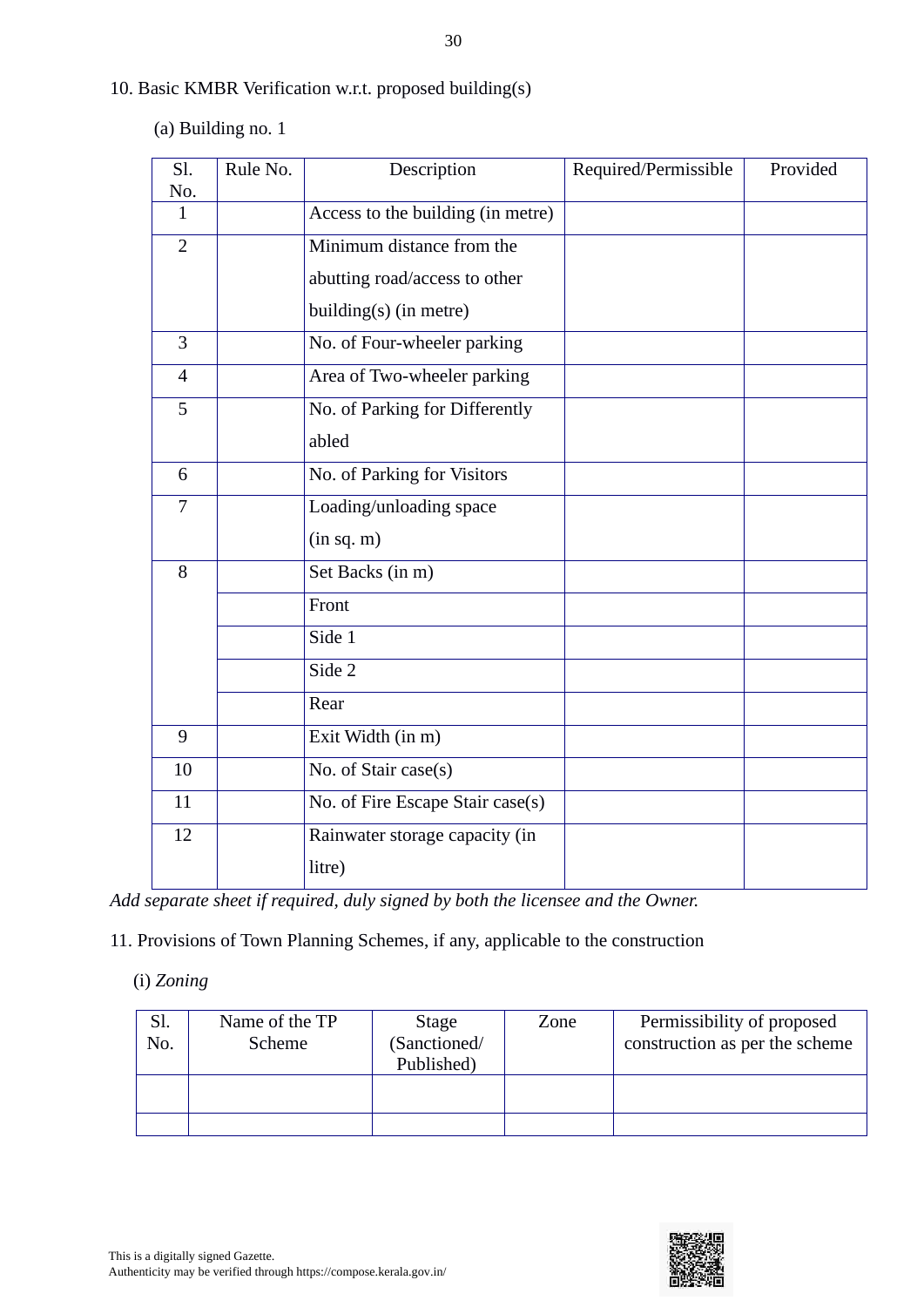(ii) *Road Widening*

| Sl.<br>No. | Name of<br>the TP<br>Scheme | Stage<br>Sanctioned/<br>Published) | Existing<br>Width of<br>road(in<br>metre) | Proposed<br>Width of<br>road(in<br>metre) | <b>Building</b><br>Line(in<br>metre) | <b>Set Back</b><br>Required<br>from<br>Existing<br>road<br>boundary(in<br>metre) | Set back<br>provided<br>(in<br>metre) |
|------------|-----------------------------|------------------------------------|-------------------------------------------|-------------------------------------------|--------------------------------------|----------------------------------------------------------------------------------|---------------------------------------|
|            |                             |                                    |                                           |                                           |                                      |                                                                                  |                                       |
|            |                             |                                    |                                           |                                           |                                      |                                                                                  |                                       |

12. If the application is for regularisation,

- (i) Whether construction completed or not :
- (ii) If not completed, the stage of construction :
- 13. Details of permit/layout approval already obtained.
- 14. Details of fee paid: Application fee Layout scrutiny fee
	- (i) Amount
	- (ii) No. and date of receipt
- 15. Details of documents, plans, certificate, etc. enclosed.
- 16. Details of NOC / Clearances obtained.

| SL.<br>N <sub>o</sub> | Required | Whether enclosed or not | Details of the NOC / Clearances |
|-----------------------|----------|-------------------------|---------------------------------|
|                       |          |                         |                                 |
|                       |          |                         |                                 |
|                       |          |                         |                                 |
|                       |          |                         |                                 |

17. Whether application for permit /regularisation is submitted to the Local Self Government Institution: Yes/No

If Yes, file no. of the application in the Local Self Government Institution :

# 18. DECLARATION

I,…………………………………………………………….………………hereby declare that the measurements, specifications and other details mentioned above are correct, complete and true to the best of my knowledge and belief and that I shall abide by the approved plan and the provisions in the Act and Rules in undertaking the construction.

| Place: | Signature of the applicant with name |
|--------|--------------------------------------|
|        |                                      |

Date:

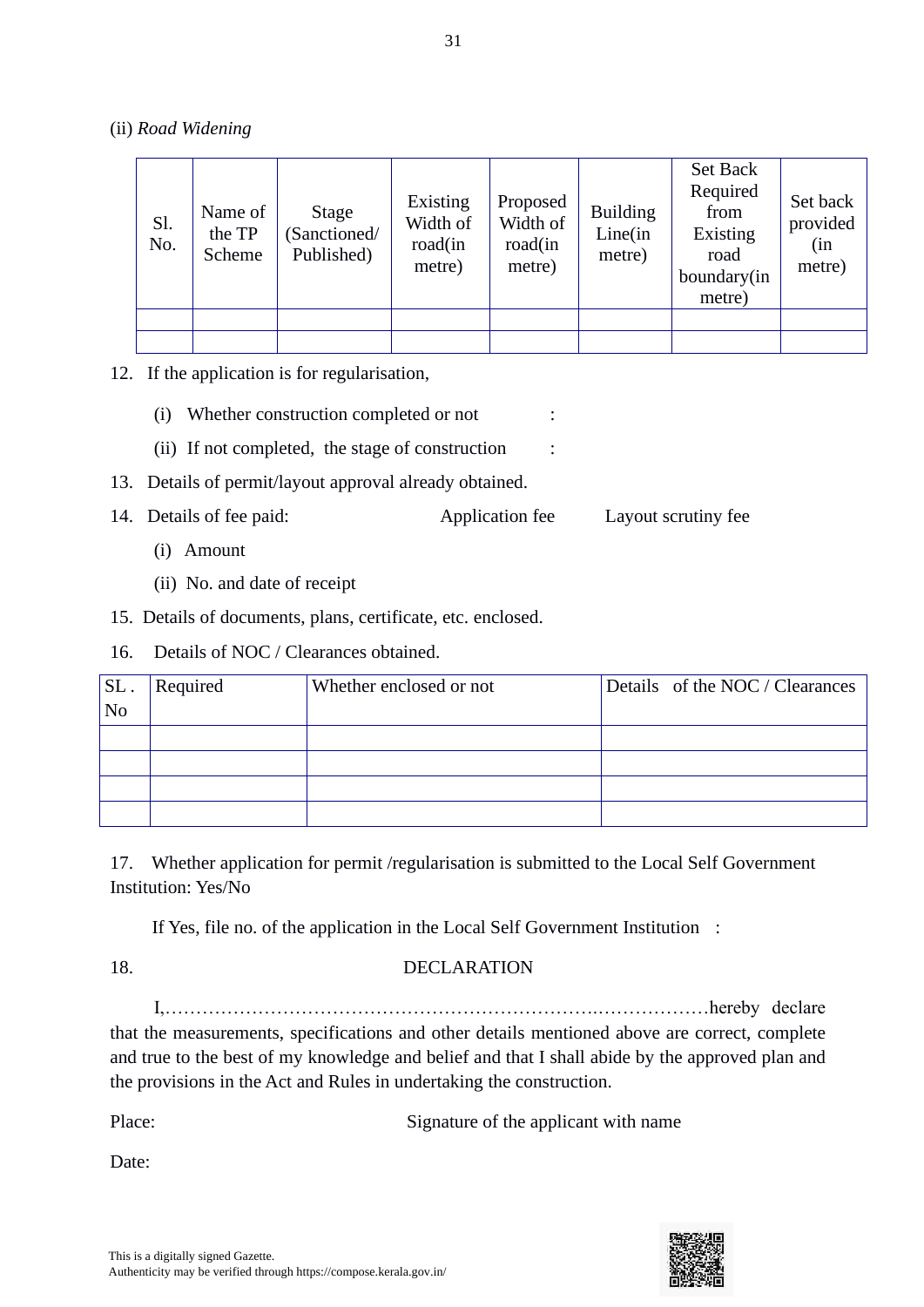21. UNDERTAKING

Place: Signature:

Date: Name:

# 19. CERTIFICATE

Certified that the site plan is prepared after verification of ownership document and site and the measurements shown are found to be correct.

|        | Signature:                                    |
|--------|-----------------------------------------------|
|        | Name:                                         |
| Place: | $Reg.No.$ :                                   |
| Date:  | Address:                                      |
|        | (Registered Institution, Architect, Engineer, |
|        | Town Planner, Supervisor)                     |

20. CERTIFICATE

Certified that the building plan is prepared in accordance with the provisions in the Kerala Municipality Building Rules, 2019, Kerala Municipality Act, 1994 and the provisions contained in the sanctioned Town Planning Schemes, if any.

Reg.No.:

Address:

(Registered Institution/Architect/ Engineer/

Town Planner/Supervisor)

I,………………………………………………..hereby undertake that the building construction and/or land development will be carried on/ being carried on/ was carried on as per the approved plan and permit in accordance with the rules in force.

Date: Name:

Place: Signature:

Reg.No.:

 Address: (RegisteredInstitution/ Architect/Engineer/Town Planner/Supervisor)

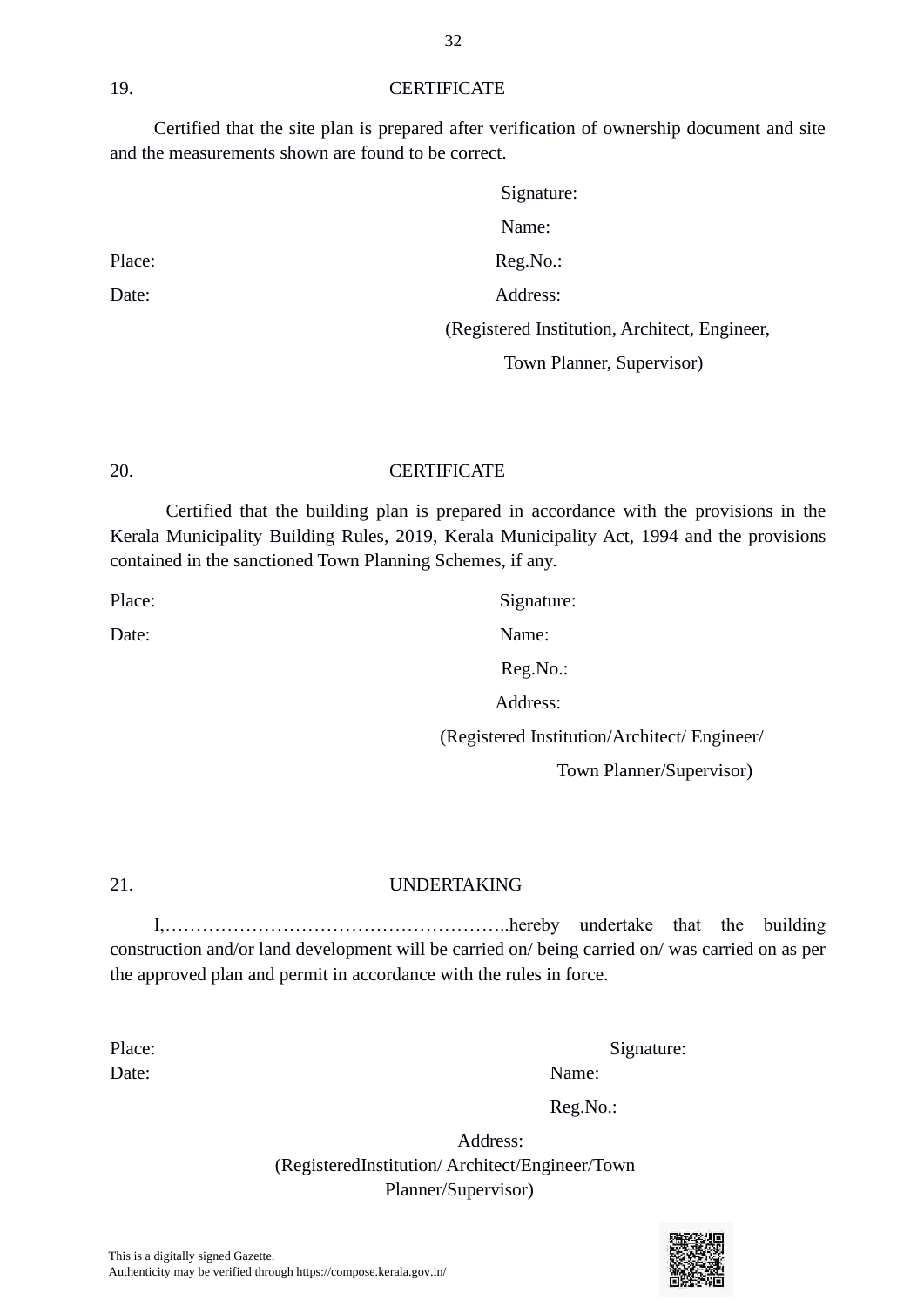(iii) For "APPENDIX B2", the following "APPENDIX" shall be substituted, namely:—

#### **APPENDIX B2**

#### **[***See* **rule 6(17)&9(4)]**

#### **SITE APPROVAL AND BUILDING PERMIT**

…………………………………………………………………….Municipal Corporation/ Municipal Council / Town Panchayat

No. …………………………………… Dated….…………

Ref.:—Application dated……………………….from Sri/Smt. ………...…………………

| Site approval and permission is granted for the erection/re-erection/addition/alteration of |  |  |  |
|---------------------------------------------------------------------------------------------|--|--|--|
|                                                                                             |  |  |  |
|                                                                                             |  |  |  |
|                                                                                             |  |  |  |
|                                                                                             |  |  |  |
|                                                                                             |  |  |  |
| conditions stated below:                                                                    |  |  |  |

(1) Adequate safety measures shall be ensured for protection against damage to health, life, buildings and property of the workers and inhabitants around, during and after building construction. The owner and the developer shall be solely responsible for any such damages.

(2) ……………………………………………………………………….

(3) ………………………………………………………………………..

**(a) Set backs (m) (minimum & average)**

| Building 1 Front | Rear Side | Side $-1$  | Side 2 |
|------------------|-----------|------------|--------|
|                  |           |            |        |
|                  |           |            |        |
|                  |           |            |        |
|                  |           |            |        |
| Building 2 Front | Rear Side | Side $-1$  | Side 2 |
|                  |           |            |        |
|                  |           |            |        |
|                  |           |            |        |
| Building 3 Front | Rear Side | Side - $1$ | Side 2 |
|                  |           |            |        |

**(b ) Plot Area (sq. m)—**

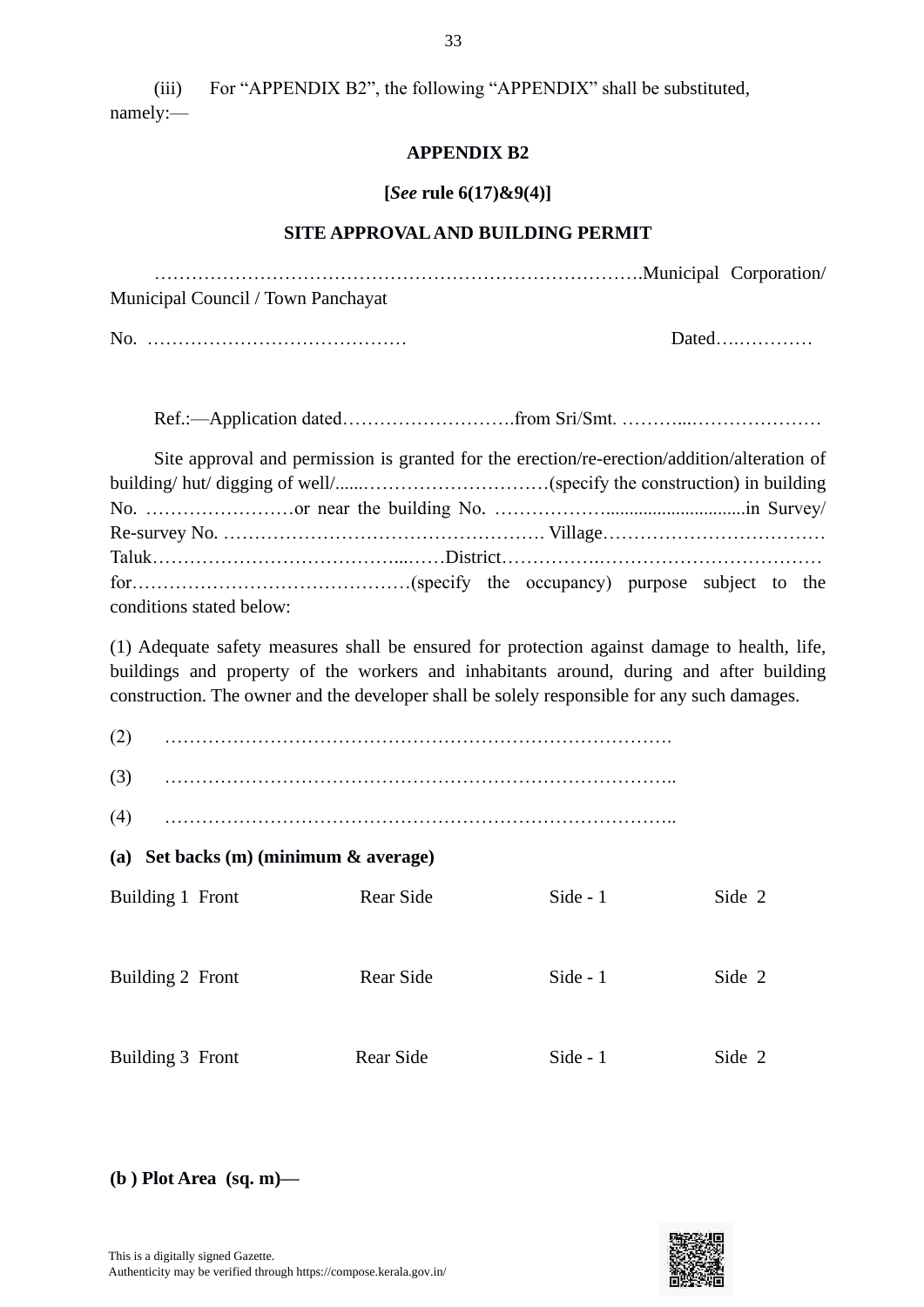# (d) Details of proposed building

|                          |            |                             | <b>Building No. 1</b>                                                   |                          | <b>Building No. 2</b> |                             |                                                                      |                       |  |
|--------------------------|------------|-----------------------------|-------------------------------------------------------------------------|--------------------------|-----------------------|-----------------------------|----------------------------------------------------------------------|-----------------------|--|
|                          | Occupancy: |                             |                                                                         |                          | Occupancy:            |                             |                                                                      |                       |  |
|                          |            |                             |                                                                         |                          |                       |                             | Height of the building m                                             |                       |  |
| Floors                   | Use        | Built-up<br>area<br>(Sq.m.) | Area<br>provided<br>for<br>parking<br>inside the<br>building<br>(Sq.m.) | Floor<br>area<br>(Sq.m.) | Use                   | Built-up<br>area<br>(Sq.m.) | Area<br>provided for<br>parking<br>inside the<br>building<br>(Sq.m.) | Floor area<br>(Sq.m.) |  |
| <b>Basement</b><br>floor |            |                             |                                                                         |                          |                       |                             |                                                                      |                       |  |
| Ground<br>floor          |            |                             |                                                                         |                          |                       |                             |                                                                      |                       |  |
|                          |            |                             |                                                                         |                          |                       |                             |                                                                      |                       |  |
|                          |            |                             |                                                                         |                          |                       |                             |                                                                      |                       |  |
|                          |            |                             |                                                                         |                          |                       |                             |                                                                      |                       |  |
| Total                    |            |                             |                                                                         |                          |                       |                             |                                                                      |                       |  |

*Signature and name of Secretary.*

(Seal)

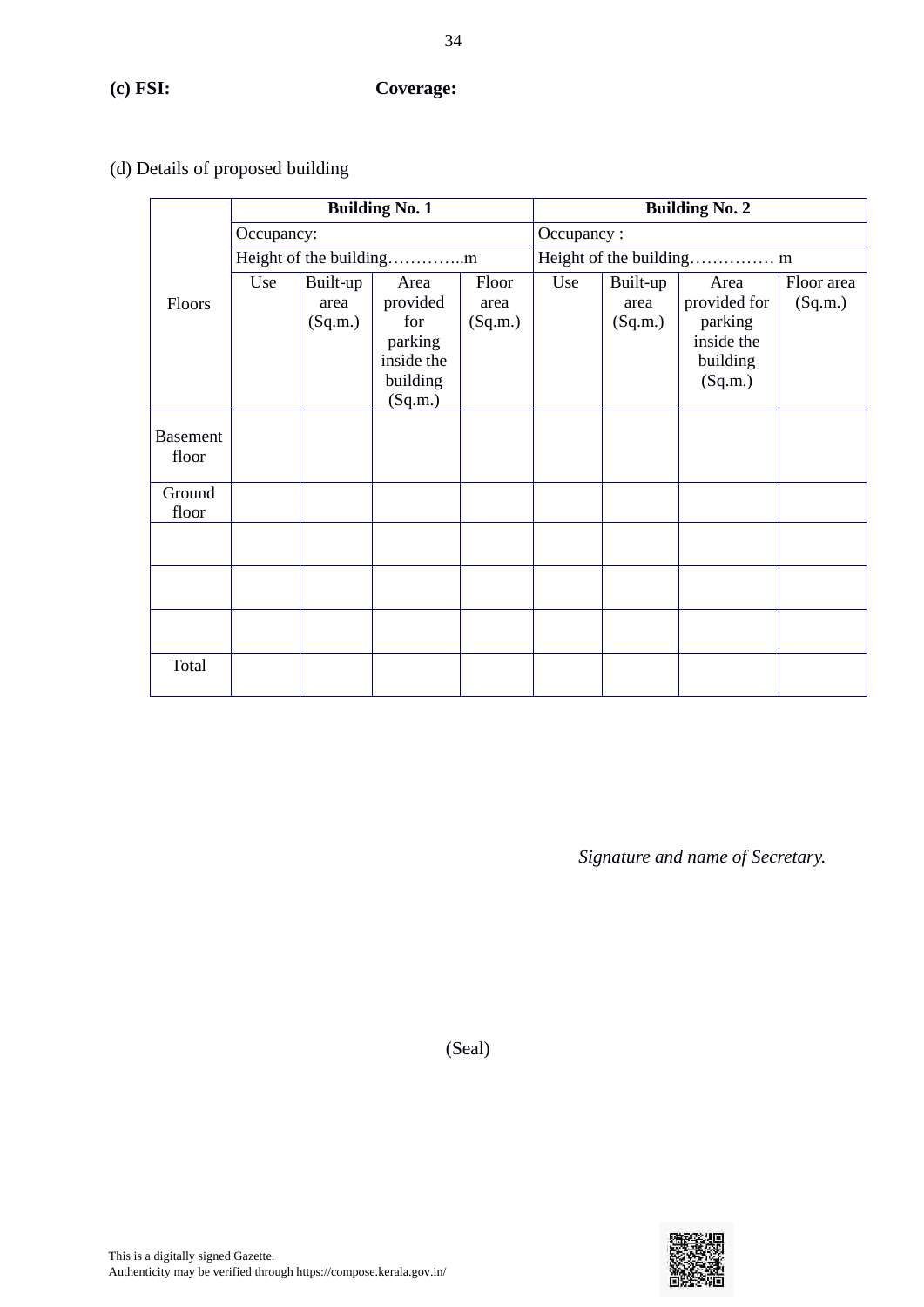|  |  | (iv) For "APPENDIX C", the following APPENNDIX shall be substituted, namely— |
|--|--|------------------------------------------------------------------------------|
|--|--|------------------------------------------------------------------------------|

# **APPENDIX C**

#### **[***See* **rule 10 (7)]**

# **Concurrence/Usage of Plot**

| Name of the Local Self Government Institution:                                        | Dated |
|---------------------------------------------------------------------------------------|-------|
|                                                                                       |       |
|                                                                                       |       |
| Concurrence is granted for proceeding with the construction above the ground level as |       |
| occupancy) purpose subject to the conditions stated below:                            |       |
| (i)                                                                                   |       |
| (ii)<br>(iii)                                                                         |       |
| (iv)                                                                                  |       |

(1) Built-up area and Floor area of the building are as follows:—

| <b>Floor</b>          | Built-up area (sq.m.) | Floor area (sq.m.) |
|-----------------------|-----------------------|--------------------|
| <b>Basement Floor</b> |                       |                    |
| Ground Floor          |                       |                    |
| <b>First Floor</b>    |                       |                    |
|                       |                       |                    |
|                       |                       |                    |
| Total                 |                       |                    |

(2) FSI Coverage

(3) Access width (m)

Place: *Signature and name of Secretary.* 

Date: (Seal)

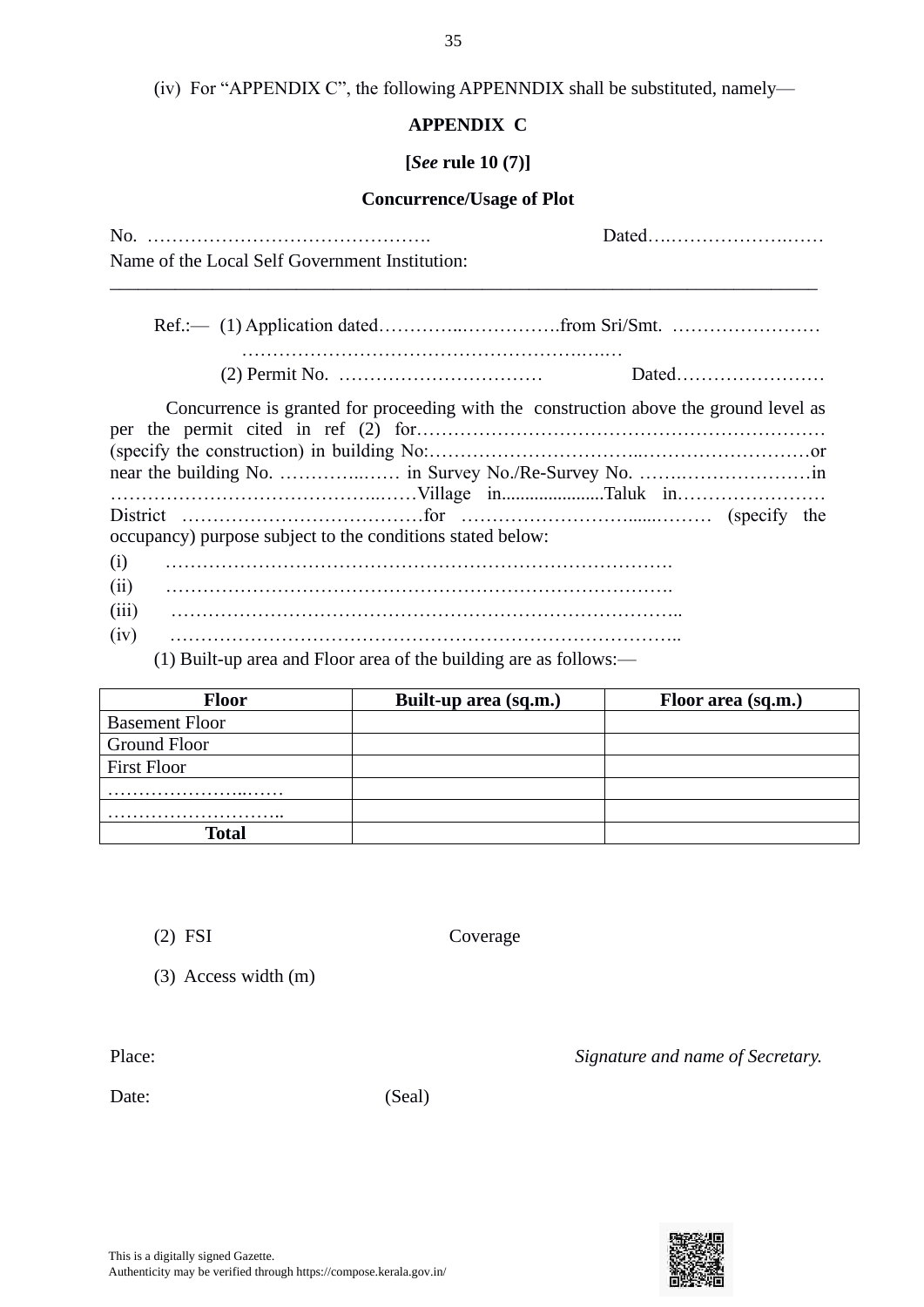(v) For "APPENDIX G1", the following "APPENDIX" shall be substituted, namely :—

#### **APPENDIX G1**

#### **[***See* **rule 95 (3)]**

……………………………………………………………………Municipal Corporation/ Municipal Council / Town Panchayat

#### **Abstract**

# **BUILDING CONSTRUCTION/LAND DEVELOPMENT WITHOUT PERMISSION OR DEVIATION FROM APPROVED PLAN-REGULARISATION GRANTED—ORDERS ISSUED**

Ref.— Application dated…………………….from Sri/Smt………………..…………….. No. ………………………………………………………Dated …………………………

#### ORDER

| for regularisation of a construction or reconstruction or alteration or addition of               |
|---------------------------------------------------------------------------------------------------|
|                                                                                                   |
| tower or pole structure/ digging of well/ conversion of roof/conversion or erection of shutter or |
|                                                                                                   |
| carried on / completed in the land comprised in Sy. No/Resurvey No.                               |
|                                                                                                   |
|                                                                                                   |
|                                                                                                   |
|                                                                                                   |
|                                                                                                   |

|  | complied with the directions/conditions stipulated in the letter |  |  |
|--|------------------------------------------------------------------|--|--|
|  |                                                                  |  |  |

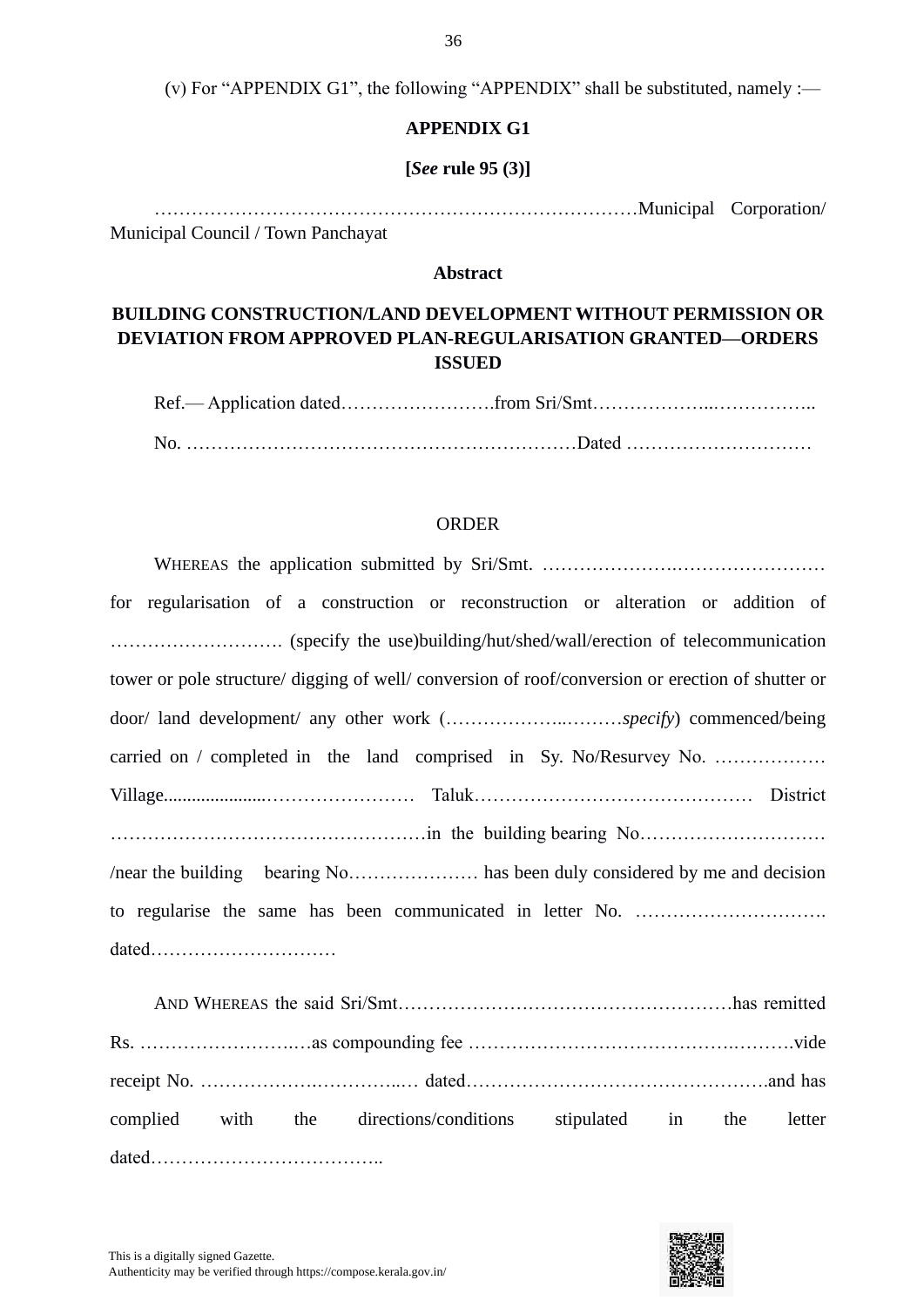NOW, THEREFORE, in exercise of the powers conferred by Section 406 of the Kerala Municipality Act 1994, I …………………………………. (name), Secretary of the ……………………………………………Municipal Corporation/Municipal Council/Town Panchayat hereby order that the said person has been absolved from the liabilities in respect of the construction or reconstruction or alteration or addition of ….................…………………….. (specify the use) building/hut/ shed/wall/erection of telecommunication tower or pole structure/ digging of well/ conversion of roof/conversion or erection of shutter or door/land development / any other work (………………..………*specify*)and that the construction or reconstruction or alteration or addition of ……………………….. (specify the use) building/hut/shed/wall/erection of telecommunication tower or pole structure/digging of well / conversion of roof / conversion or erection of shutter or door/ land development/any other work (………………..………*specify*)has been regularised.

Built-up area and Floor area of the regularized part of the building are as follows:—

| <b>Floor</b>          | Built-up area (sq.m.) | Floor area (sq.m.) |
|-----------------------|-----------------------|--------------------|
| <b>Basement Floor</b> |                       |                    |
| Ground Floor          |                       |                    |
| <b>First Floor</b>    |                       |                    |
|                       |                       |                    |
|                       |                       |                    |
| <b>Total</b>          |                       |                    |

(Continuation of the work, if any, as per the drawings submitted shall be subject to permit No. ………….............. dated ………………………. being issued herewith.) *(strike off if not applicable)*

Plans and details of the construction regularised are appended with this order.

*Signature of Secretary.*

(Seal)

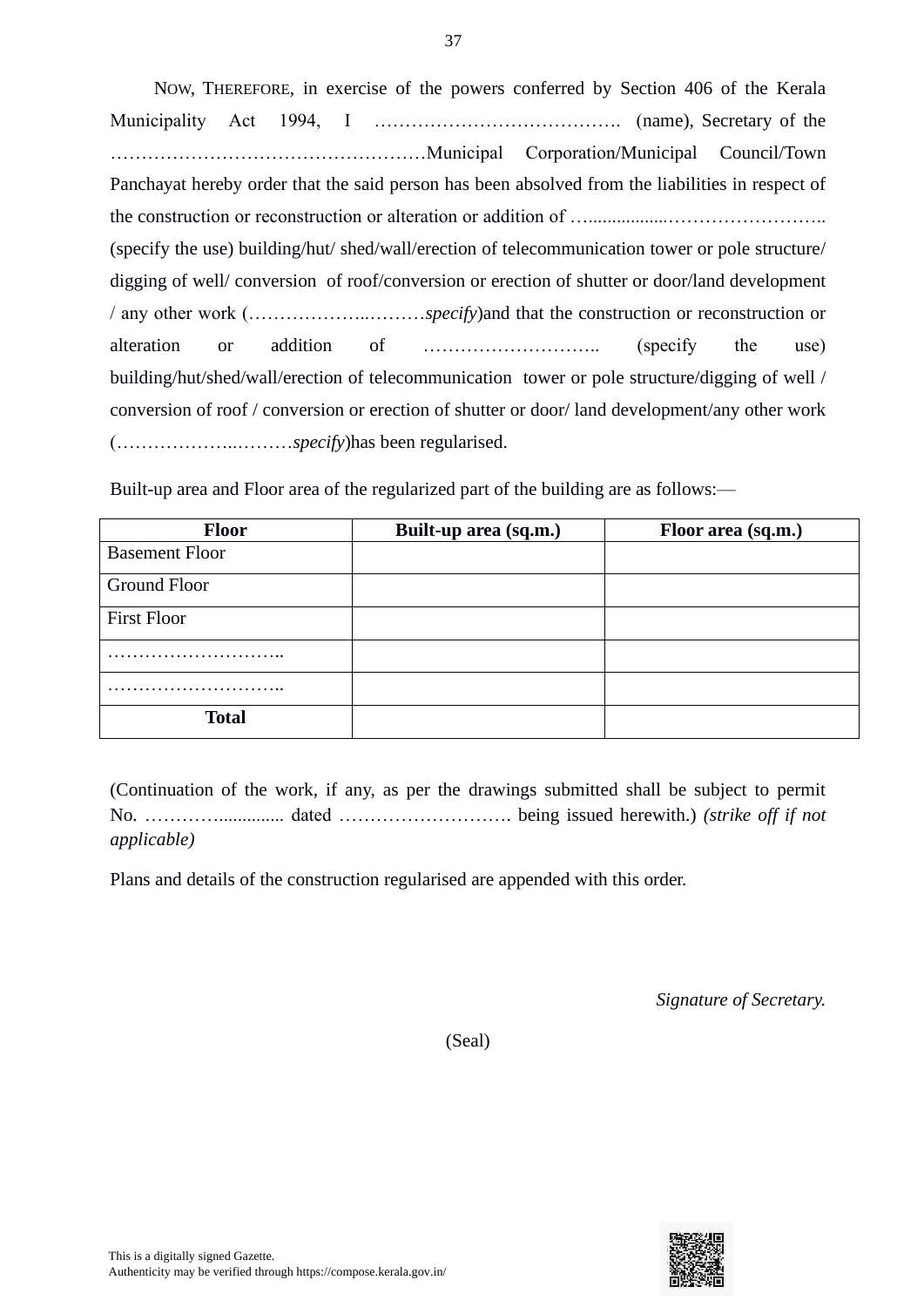# (vi) For "APPENDIX G2" the following "APPENDIX" shall be substituted namely:—

# **APPENDIX G2**

#### **[***See* **rule 95 (3)]**

# **REGISTER FOR REGULARISED CONSTRUCTIONS**

…...............................………………………………………………… Municipal Corporation / Municipal Council / Town Panchayat

| Sl.<br>No. | Name and<br>address of<br>applicant/<br>owner | Date of<br>application<br>with date of<br>receipt | Details of<br>amount etc.<br>of<br>application<br>fee paid | Details of<br>total built-up<br>area of<br>building<br>existing/<br>regularised | Details of<br>total floor<br>area of<br>building<br>existsing/<br>regularised | Area of land<br>survey No./<br>Re-survey No.<br>Village, Taluk,<br>etc. | Date and No.<br>of intimation<br>permitting<br>regularization<br>with date of<br>despatch | Amount, date<br>etc, of<br>regularization<br>fee paid | Details of<br>regularization<br>order issued | Remarks |
|------------|-----------------------------------------------|---------------------------------------------------|------------------------------------------------------------|---------------------------------------------------------------------------------|-------------------------------------------------------------------------------|-------------------------------------------------------------------------|-------------------------------------------------------------------------------------------|-------------------------------------------------------|----------------------------------------------|---------|
|            | $\mathcal{D}_{\mathcal{L}}$                   | 3                                                 | 4                                                          |                                                                                 | 6                                                                             |                                                                         | 8                                                                                         | Q                                                     | 10                                           | 11      |
|            |                                               |                                                   |                                                            |                                                                                 |                                                                               |                                                                         |                                                                                           |                                                       |                                              |         |
|            |                                               |                                                   |                                                            |                                                                                 |                                                                               |                                                                         |                                                                                           |                                                       |                                              |         |
|            |                                               |                                                   |                                                            |                                                                                 |                                                                               |                                                                         |                                                                                           |                                                       |                                              |         |
|            |                                               |                                                   |                                                            |                                                                                 |                                                                               |                                                                         |                                                                                           |                                                       |                                              |         |
|            |                                               |                                                   |                                                            |                                                                                 |                                                                               |                                                                         |                                                                                           |                                                       |                                              |         |
|            |                                               |                                                   |                                                            |                                                                                 |                                                                               |                                                                         |                                                                                           |                                                       |                                              |         |

- (vii) In Appendix E3, E4, F1 and F2 , the words and symbols "Enclosure: Completion Plan" shall be added at the end;
- (viii) In Appendix H2,—
	- (i) In Appendix-H2, in the qualifications for Engineer B the following shall be added at the end, namely.— "(ii) Any person having 3 years of experience as Supervisor Senior";
	- (ii) in the functions for the category Supervisor Senior, the words and symbols "(iii) To prepare and sign layout plans upto one hectare" shall be added:
	- (iii) in the functions for the category Supervisor A, the words and symbols "(iii) To prepare and sign layout plans up to one hectare" shall be added;

By order of the Governor,

 BISHWANATH SINHA, *Principal Secretary to Government.*